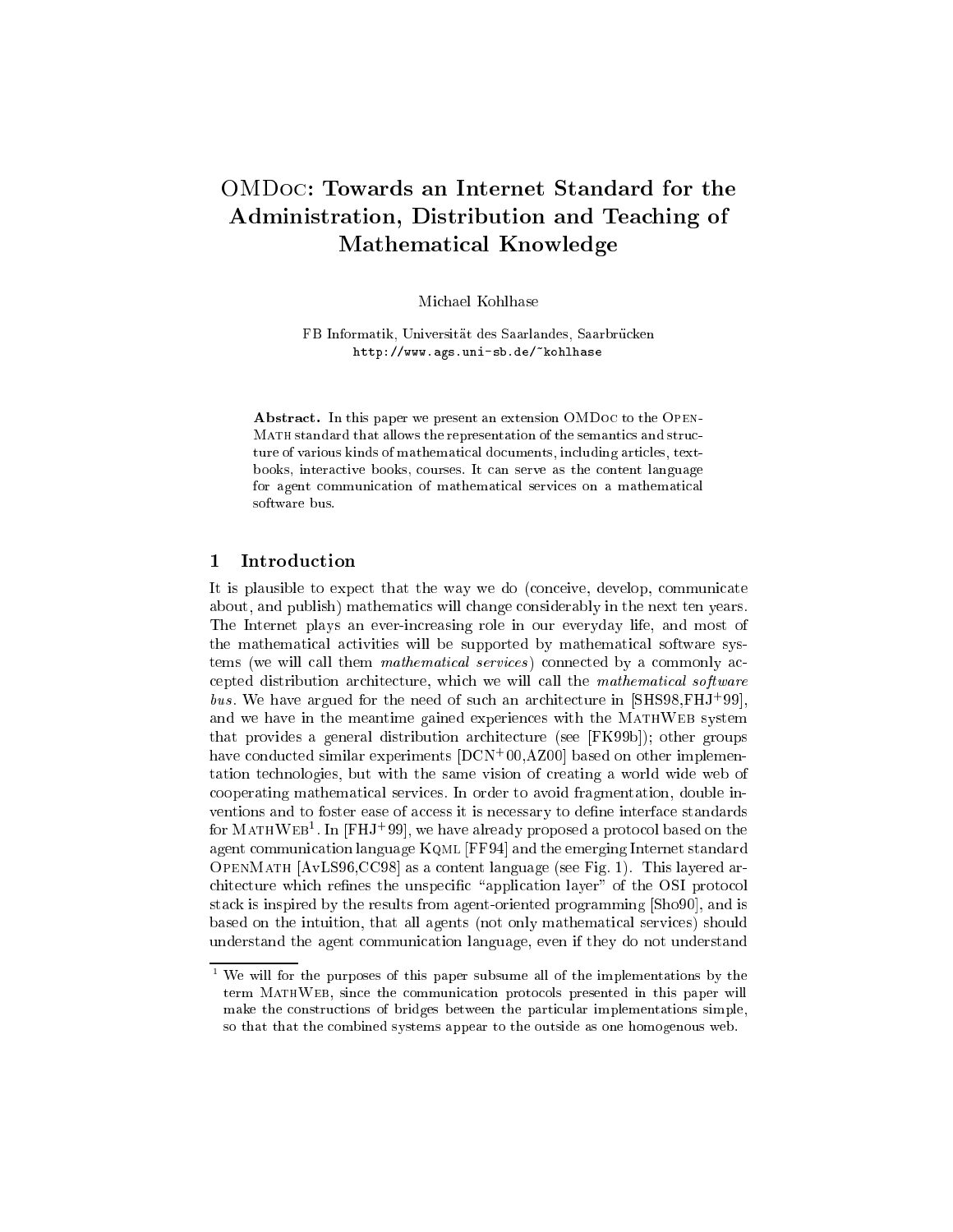

Fig. 1. Artificial Communication: KQML and the OSI Reference Model the content language, which is used to transport the actual mathematical content. The agent communication language is used to establish agent identity, reference and  $-$  in general  $-$  model the communication protocols (see [AK00] for details in the case of mathematical services). Thus we can concentrate on the ontent language in this paper.

the with mathematic metal mathematic control with the medicine  $\mathcal{L}_{\mathcal{A}}$  and with the system and with the system of  $\mathcal{L}_{\mathcal{A}}$ mathematical assistant system based on several MATHWEB services (see  $[BCF^+97]$ ) - in particular have shown that it is not sufficient to be able to communicate mathematics, but also mathematics, but also mathematics, also mathematics, where  $\sim$  where  $\sim$ the communication of mathematical objects is already provided by OPENMATH, which is

 $\left[\ldots\right]$  a standard for representing mathematical objects, allowing them to be ex
hanged between omputer programs, stored in databases, or published on the worldwide web.  $[...]$  [CC98]

This is sufficient for symbolic computation services like computer algebra systems, which manipulate (simplify) or compute objects like equations or groups. Even though the logi
al formulae onstru
ted or manipulated by reasoning systems in the theory of a pressed as OpenMath of the Community of the state of  $\mu$  as  $\mu$  is the community mati
al servi
es like reasoners or presentation systems need more information e.g.:

- 1. is this formula an axiom, a definition, or a theorem to be proven?
- 2. what is a good strategy to pro
eed with the proof in this domain?
- 3. is this onstant basi
, or dened (so that it an be expanded to a formula involving simpler concepts)?
- 4. what is the ommon name of this on
ept (and its grammati
al ategory)?

Unfortunately, OPENMATH fulfills this goal only partially, since it deals exclusively with the representation of the mathematical objects proper. Of course it would be possible to characterize an axiom by applying a predicate "axiom" to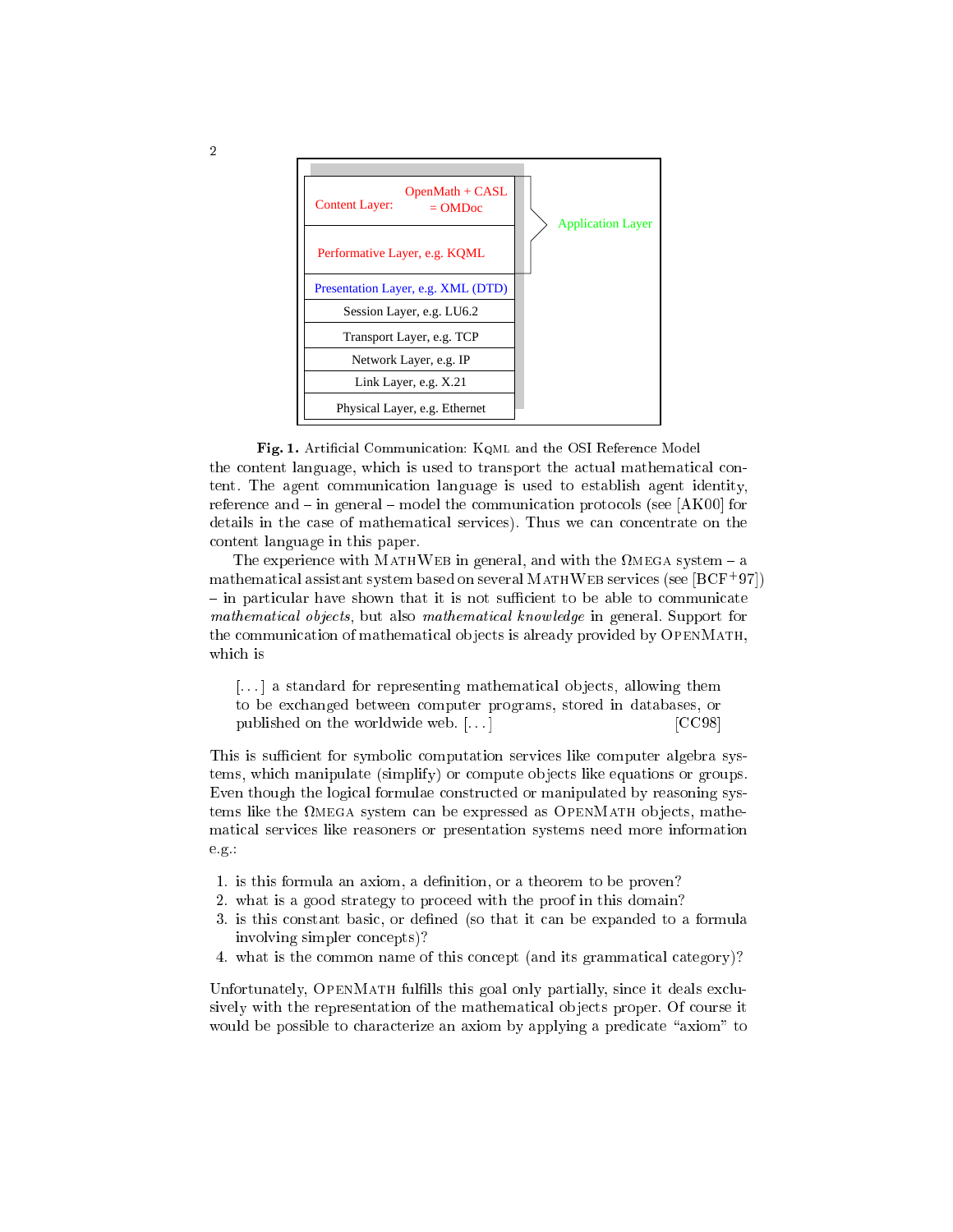a formula or using a special variant of the equality relation for definitions, but this would only solve item 1 above.

This paper is concerned with the question of a communication standard for mathematics we propose all the continues of the OMDo is the OpenMathematic standard to alleviate this perceived limitation. We will use mathematical documents as a guiding intuition for mathemati
al knowledge, sin
e almost all of mathematics is currently communicated in this form (publications, letters, emails, talks,...). To ensure widespread applicability, we will use the term document in an inclusive, rather than exclusive way (including papers, letters, intera
tive books, e-mails, talks, ommuni
ation between mathemati
al servi
es (see for instance  $[FK99b, FHJ<sup>+</sup>99]$  on the Internet,...), claiming that all of these can be fitted into a common representation. Since such documents normally have a complex structure of their own, the specific task to be achieved in the extension to OPENMATH is to provide a standardized infrastructure for this as well. As we will use the Internet standard XML [BPSM97] (see section 2) as a basis for this, we can consider the syntax problem for communication in MATHWEB as solved by the imminent wider acceptance of XML (OPENMATH is based on XML and we have defined an XML representation for KQML in [FK99a]).

Another piece of infrastructure which will play a role for understanding OMe the MBase system (FK00, Hallback that a Mathematic service that a Mathematic Service of the Mathematic Service distributed mathematical knowledge base system that can answer questions such as the ones shown above. OMD oc serves as a *input output language* for MBASE, so that MBase an be used as a and as do
ument preparation language. Thus the system offers a service that allows storage and (flexibly) reproduction of (parts of) OMDOC documents. As OMDOC can be transformed directly to e.g.  $\text{LATEX}$ , external input to MBASE can be published directly.

To evaluate the s
ope of OMDo
, let us look at a few possible appli
ations.

- $-$  a *communication standard* between mechanized reasoning systems, e.g. the cannot a contract integration in the case of the second contract integration.
- a data format that supports the *controlled refinement* from informal presentation to formal specification of mathematical objects and theories. Basically, an informal textual presentation can first be marked up, by making its discourse structure<sup>2</sup> explicit, and then formalizing the textually given mathemati
al knowledge in logi
al formulae (by adding FMP elements; see sections 5 and 2).
- a basis for *individualized (interactive)* books. OMDoc documents can be generated from MBase making use of the dis
ourse stru
ture information en
oded in MBase.
- an interface for *proof presentation* [HF97, Fie99]: since the proof part of OM-Do allows small-grained interleaving of formal (FMP) and textual (CMP) presentations.

<sup>&</sup>lt;sup>2</sup> classifying text fragments as definitions, theorems, proofs, linking text, and their relations; we follow the terminology from computational linguistics here.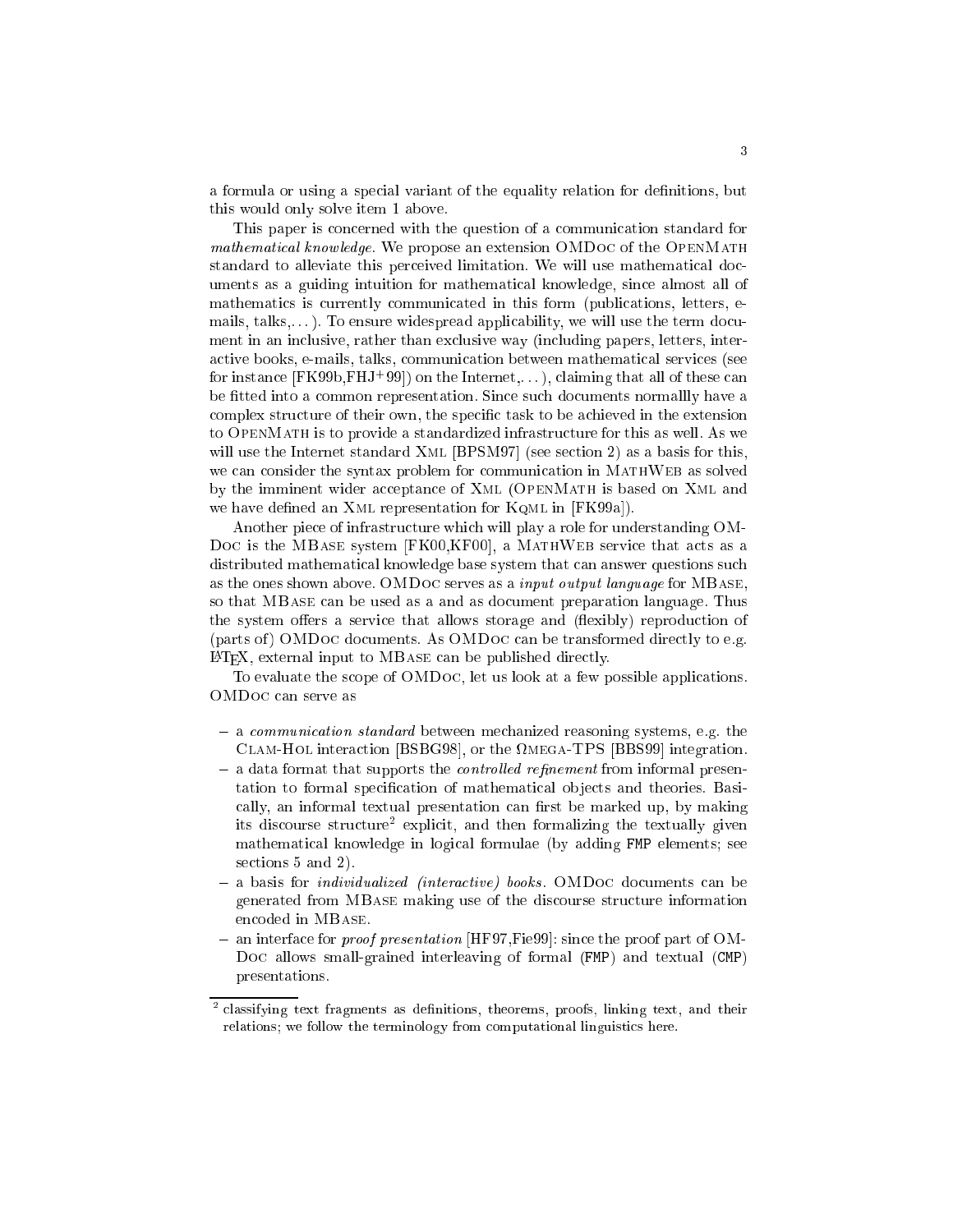These and similar appli
ations are pursued in the mega pro je
t at the Saarland University, Saarbrücken (see http://www.ags.uni-sb.de/~omega) in cooperation with the RIACA project at Eindhoven.

In the next section we will review the Internet standards and their architecture that are the basis before we come to the definition of OMDoc proper.

### 2 Markup, XML, OPENMATH, MATHML, and OMDOC

Mathemati
al (and other) texts are often written on text pro
essors (whi
h are often WYSIWYG type). Many authors consistently confuse information and document structure with presentation by associating formatting characteristics with various textual document components. Even in IATFX, one can mix structural markup like \chapter{Title} or

#### \begin{Definition}[Title]...\end{Definition}

with presentation markup, such as font size information, or using

#### ${\bf f}$ :.. \hfill\Box

to indi
ate the extent of a proof.

The problem with presentation markup is that it is specified for human consumption, and although it is *machine-readable*, the data presented in the document is not *machine-understandable*. Generally, it is very hard to automate anything for documents, when their structure is specified by presentation markup.

With the advent of the Internet, which is quickly becoming the world's fastest growing repository of mathemati
al do
uments, it is not possible to manage all the available knowledge manually, be
ause of the volume of information distributed over the Web.

The generally accepted solution is to use *logical* or *generic* markup, i.e. to describe the structure of the data contained in the documents. In this markup scheme, the logical function of all document elements - title, section, paragraphs, figures, tables, bibliographic references, or mathematical equations or definitions  $-$  must be clearly defined in a machine-understandable way.

This motivation has led to the development of the "Simple Generalized" Markup Language" SGML, and more recently to the "eXtensible Markup Language" XML [BPSM97] family of markup languages. XML was designed as a simplified subset of SGML that can serve as a rational reconstruction of the "Hypertext Markup Language" HTML [RHJ98], which carries most of the markup on the Internet today. From SGML, XML inherits the concept of a "document type definition" (DTD), i.e. a grammar that defines the set of well-formed documents in a given XML language and in particular, allows documents to be validated by generi tools (parsers). Moreover, presentation markup for the data spe
ied in an XML document can be flexibly generated by using the XSL style sheet mechanism  $[Dea99]$ . In particular, it is possible to use more than one XsL style sheet for a given document to generate specialized presentations (e.g. personalized to the tastes of a specific reader) of contained data using the content markup in the document.

Thus the "content markup" paradigm gives improved presentation (for human onsumption) and improved ma
hine readability at the same time. This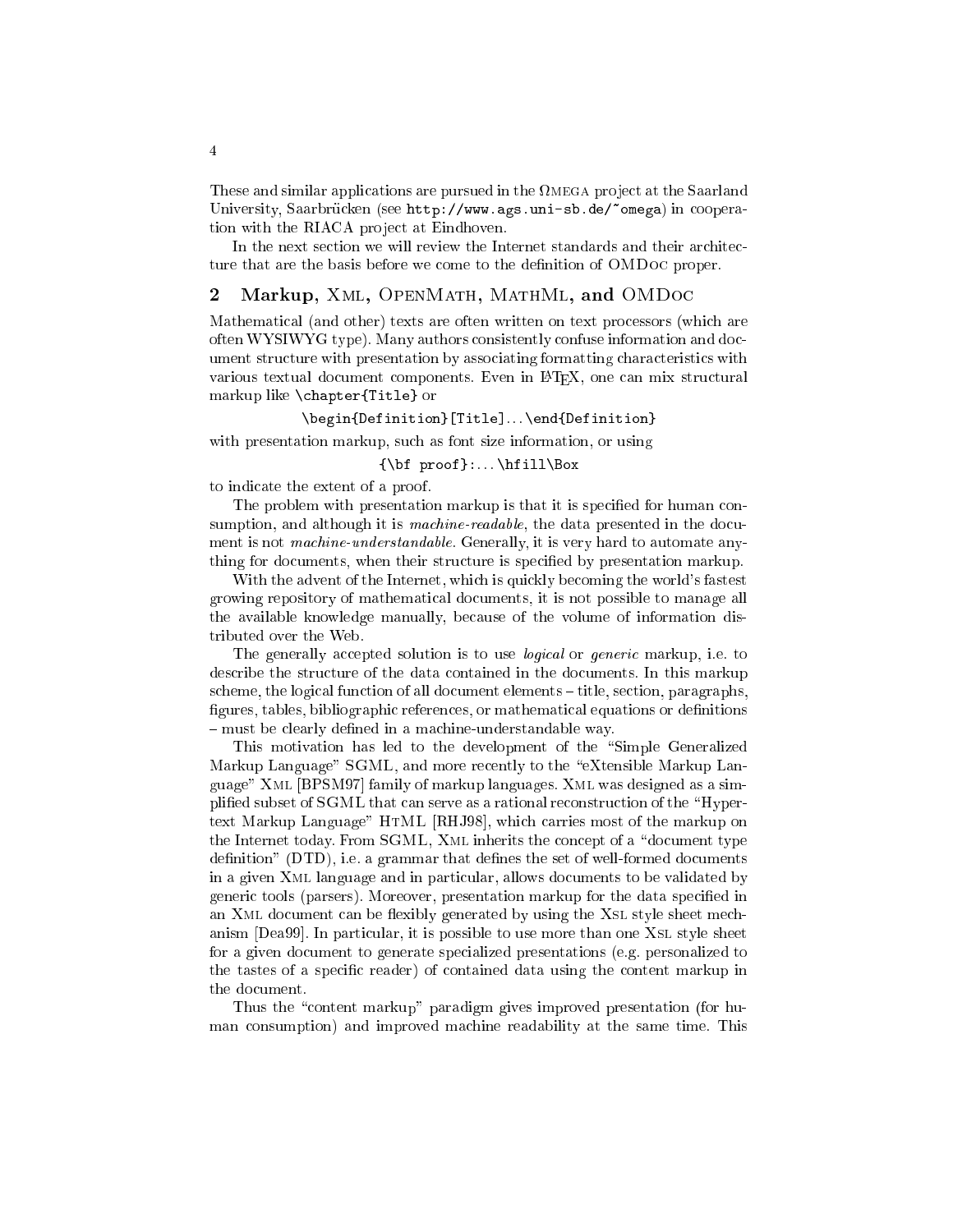has led to considerable activity in developing specialized markup schemes for specific application areas. (This paper is an instance of this activity).

of an except mathematic mathematic company content mathematic mathematic objects realized as an XML language. Its syntax (given by a DTD) and semantics are specified in the evolving OPENMATH standard  $[CC98]$ . The central construct of OpenMath is that of an OpenMath ob je
t (OMOBJ), whi
h has a tree-like representation made up of applications (OMA), binding structures (OMBIND using OMBVAR to tag the bound variables), variables (OMV) and symbols (OMS).

Fig. 2 shows an OPENMATH representation of the law of commutativity for addition on the reals (the logical formula  $\forall a, b \cdot a \in \mathbf{R} \land b \in \mathbf{R} \rightarrow a + b = b + a$ ). The mathematical meaning of a symbols (that of applications and bindings is

```
<OMOBJ id="
ommutativity-formula">
  <OMBIND>
    <OMS 
d="quant1" name="forall"/>
      <OMV name="a"/>
      <OMV name="b"/>
       \sim -b" \sim -b" \sim -b" \sim</OMBVAR>
    <OMA><OMS cd="logic1" name="implies"/>
      <OMA><OMS cd="logic1" name="and"/>
        <OMA><OMS 
d="set1" name="in"/><OMV name="a"/><OMS 
d="barshe" name="real"/></OMA>
        <OMA><OMS cd="set1" name="in"/><OMV name="b"/><OMS cd="barshe" name="real"/></OMA>
      </OMA>
      <OMA><OMS 
d="relation" name="eq"/>
        <OMA><OMS 
d="barshe" name="plus-real"/><OMV name="a"/><OMV name="b"/></OMA>
      <OMA><OMS 
d="barshe" name="plus-real"/><OMV name="b"/><OMV name="a"/></OMA>
       \overline{\phantom{a}}</OMA>
  </OMBIND>
 </OMOBJ>
```
Fig. 2. An OPENMATH representation of  $\forall a, b.a + b = b + a$ .

known from the folklore) is specified in a so-called content dictionary, which contain formal (FMP "formal mathematical property") or informal (CMP "commented mathematical property") specifications of the mathematical properties of the symbols. For instance, the specification

| <cddefinition></cddefinition>                           |
|---------------------------------------------------------|
| <name>plus</name>                                       |
| <description>Addition on real numbers</description>     |
| <cmp>Addition is commutative</cmp>                      |
| <fmp><omobj xref="commutativity-formula"></omobj></fmp> |
|                                                         |

could be part of the content dictionary<sup>3</sup> barshe.cd for elementary properties of real numbers (cf. section 4.2 for the relation of content dictionaries with OMDoc documents).

<sup>3</sup> In fact the reference <OMOBJ xref="commutativity-formula"/> pointing to the OMOBJ with the id attribute commutativity-formula uses an extension of OMDoc to OPENMATH that allows us to represent formulae as directed acyclic graphs preventing exponential blowup. It is licensed by the OPENMATH standard, since pure open math trees and it. All it is a math that we have all it is a set of the set of the set of the set of the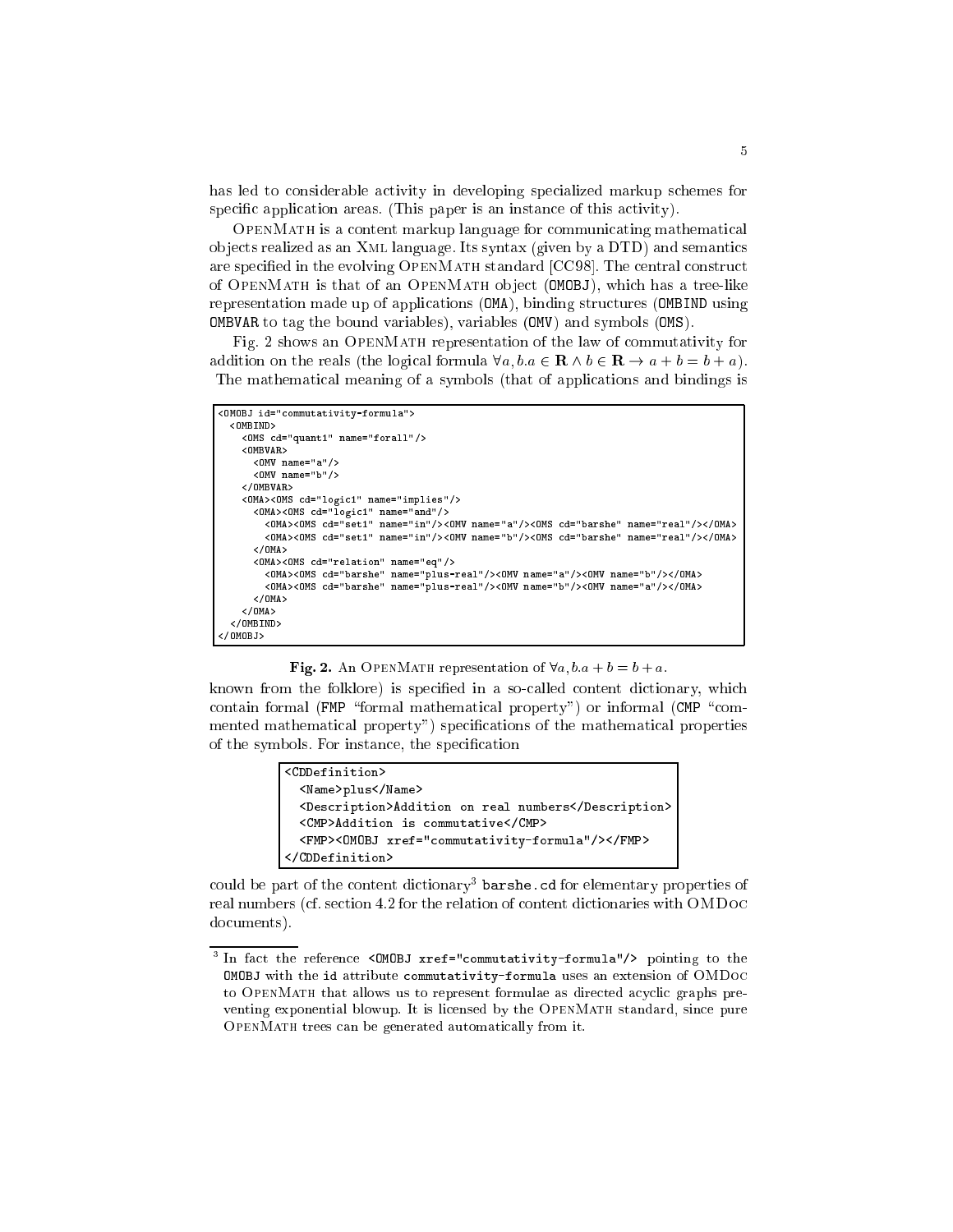Mathematics in the mathematics and mathematics in the mathematics of mathematics in the mathematics of mathematics in ontrast to OpenMath, it is more on
erned with presentation markup (trying to rea
h LATEX quality on the web) than with logi
al markup. Moreover, it is mainly concerned with the K-12 fragment of mathematics (Kindergarten to  $12^{th}$ grade). OPENMATH is well-integrated with MATHML:

- the basic content dictionaries of OPENMATH mirror the MATHML constructs, and there are converters between the two formats.
- $-$  MATHML supports the semantics element that can be used to annotate MathMl presentations of mathemati
al ob je
ts with their OpenMath en coding, and OPENMATH supports the presentation attribute that can be used for annotating with MATHML presentation.
- OPENMATH is the designated extension mechanism for MATHML beyond K-12 mathematics.

Therefore, it is not a limitation of the presentational capabilities to use OPEN-Math for marking up mathemati
al ob je
ts. As MathMl an be viewed by the we be natively supported by the primary browsers to be natively supported by the primary browsers of primary browsers of  $\alpha$ MS Internet Explorer and Nets
ape Navigator in version 6 (see http: //www.mozilla.org for Mozilla, the open sour
e version), MathMl will be the primary presentation language for OMDo
.

Since OMDOC is an extension of OPENMATH, it inherits its connections to XML and MATHML. The structure of OMDOC documents is defined in the ombox of the contract of the contract of the contract of the contract of the contract of the contract of the contract of the contract of the contract of the contract of the contract of the contract of the contract of the c org/ilo/omdoc, where you can also find worked examples (including part of a mathematical textbook  $[BS82]$  and an interactive book  $[CCS99]$   $(IDA$   $))$ .

An OMDoc document is bracketed by the XML tags <omdoc> and </omdoc>. and consists of a sequence of OMDoc elements, which contain specialized representations for text, assertions, theories, definitions,... (see below). In contrast to markup languages like L<sup>AT</sup>EX, OMDoc does not partition the documents into specific units like chapters, sections, paragraphs, by tags and nesting information, but makes these do
ument relations expli
it with omgroup elements (see section 7.3). This choice is motivated by the generality of the document classes and the fact that the relative position of OPENMATH documents can be determined in the presentation phase. In particular, since OPENMATH documents can be hypertext documents, or generated from a database, it can be impossible to determine the structure of a document in advance, therefore we consider document structure information as presentation information and describe it in section 7.3.

The general pattern "definition, theorem, proof" has long been considered paradigmati of mathemati
al do
uments like textbooks and papers. To support this structure, OMD<sub>oc</sub> provides elements for mathematical items and theory items whi
h we will des
ribe in se
tions 4 and 5. Sin
e proofs have a more complex internal structure, we will defer them to section 6. Before we come to these, we will describe the structure of intermediate explanatory text (section 3). Finally, we will reserve section 7 for auxiliary items like exercises, applets, etc.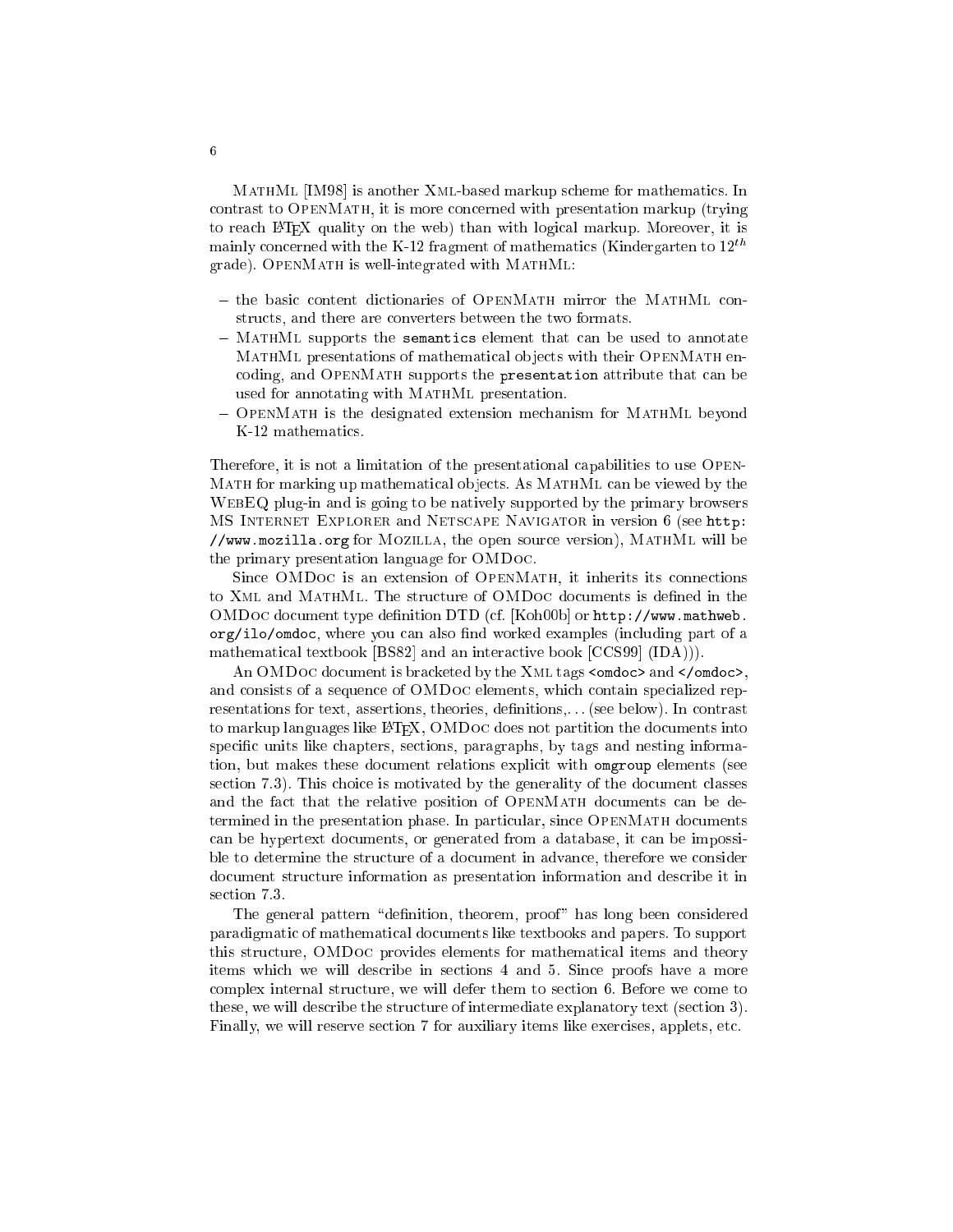# 3 Text Elements

The OMDoc text elements are XML elements that can be used to accommodate and lassify the explanatory text parts in mathemati
al do
uments. We have two kinds of them:

- CMP These text elements are used for omments and des
ribing mathemati
al properties inside other OMDo elements. They have an xml:lang attribute that specifies the language they are written in; thus using groups of CMPs with different languages can promote OMDoc internationalization. Conforming with the XML recommendation, we use the ISO 639 two-letter country codes  $(en \nightharpoonup$  English, de  $\cong$  German,  $fr \nightharpoonup$  French, nl  $\cong$  Dutch...). CMPs may contain arbitrary text interspersed with OPEN MATH objects (OMOBJ elements) (see the OPENMATH standard [CC98] for details), omlets (see se
tion 7) and hyperlinks (see below). No other elements are allowed. In
	- parti
	ular, presentation elements like paragraphs, emphases, itemizes,. . . are forbidden, since OMDOC is concerned with *content markup*. Generating presentation markup from this is the duty of specialized presentation components, e.g. XsL style sheets, which can base their decisions on presentation information (see section 7.3) and the rsrelation information described in this se
	tion.
- ref elements are used to specify hyperlinks via the XLINK/XPOINTER specification (see http://www.w3c.orgTR/{xlink/xptr}). If the reference object is defined in the same document, then it is sufficient to specify its id attribute in the xlink:href attribute, otherwise, it must in
lude the relevant URL or xpointer material.
- omtext OMDoc text elements can appear on the top level (inside omdoc elements). They have an id attribute, so that they can be cross-referenced, an (optional) rsrelation attributes spe
ifying the rhetori
al stru
ture relation of the text to other OMDo elements and ontain
	- 1. an (optional) metadata declaration (we use the well-known Dublin Core schema, cf. http://purl.org/dc/ or see [Koh00b])
	- 2. a non-empty set of CMP elements that ontain the text proper.

The rsrelation attributes allow us to markup the discourse structure of a document in form of so-called discourse relations following the the well-known "Rhetorical Structure Theory" RST [MT83,Hor98] content model, which models a text as a tree whose leaves are the senten
es (or phrases) and whose internal nodes model the relations between their daughters. This generalizes markup schemes of text fragments offered e.g. by LATEX into categories like "Introduction", "Remark", or "Conclusion". This is sufficient for simple markup of existing mathematical texts and to replay them verbatim in a browser, but is insufficient e.g. for generating individualized, presentations at multiple levels of abstra
tions from the representation. The OMDoc text model  $-$  if taken to its extreme  $-$  can be used to pinpoint the respe
tive role and ontributions of smaller text units, even down to the sub-sentence level, and can make the structure of mathematical texts "machine understandable".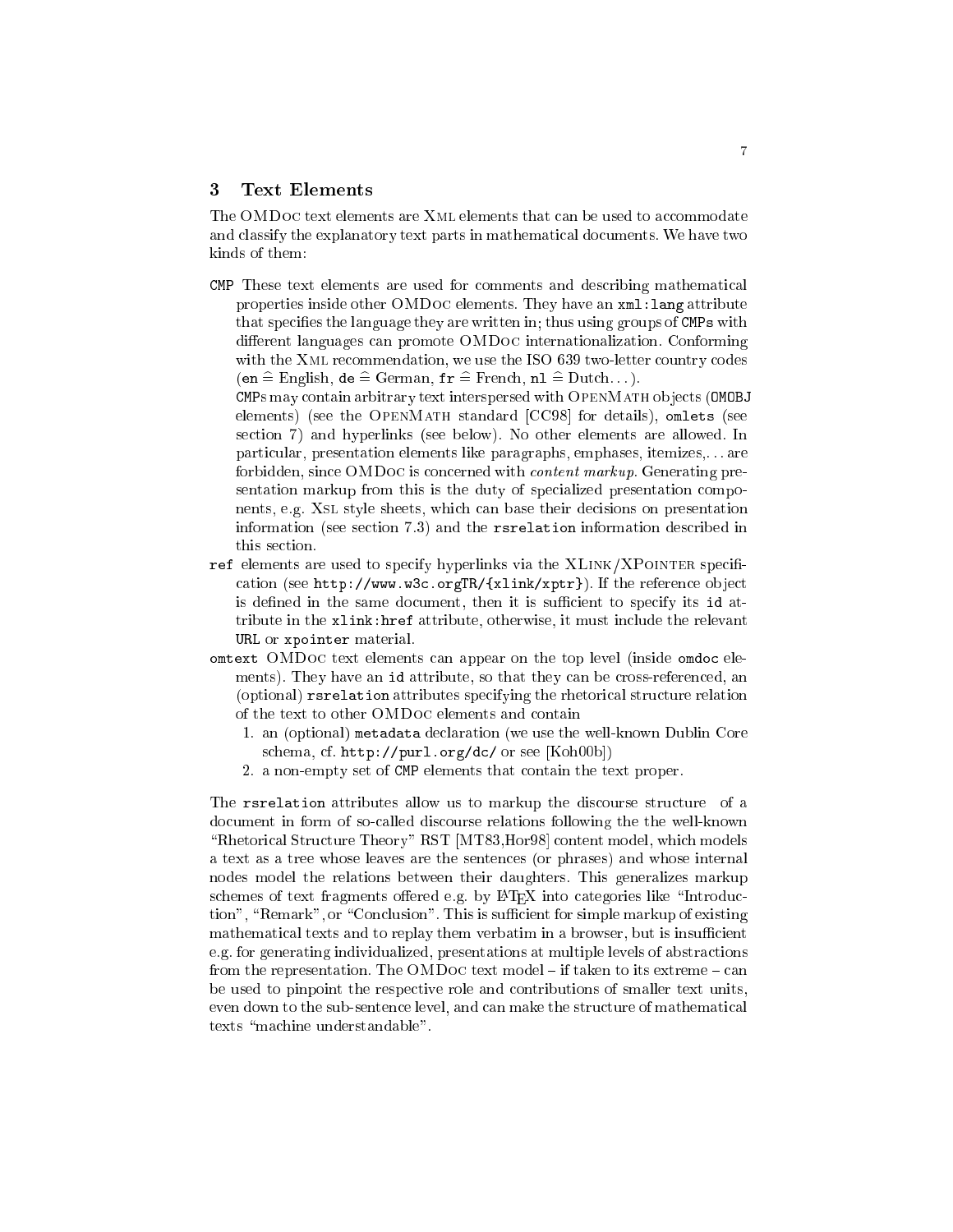Concretely, the rsrelation attributes specifies the relation type in a type attribute and the RST tree daughters in attributes for (for the head daughter) and from for the others. At the moment OMDOC uses a variant of the RST [MT83] content model that supports the relation types introduction, conclusion, thesis, antithesis, elaboration, motivation, eviden
e, linkage with the obvious meanings, motivated by the appli
ation to mathemati
al argumentative texts (see also [Hor98]). The relation type also determines the default presentation.

#### $\overline{\mathbf{4}}$ 4 Theory Elements

Traditionally, mathematical knowledge has been partitioned into so-called theories, often centered about certain mathematical objects like groups, fields, or vector spaces. Theories have been formalized as collections of

- signature declarations (the symbols used in a particular theory, together with optional typing information).
- $=$  axioms (the logical laws of the theory).
- { theorems; these are in fa
t logi
ally redundant, sin
e they are entailed by the axioms.

In software engineering a losely related on
ept is known under the label of an (algebraic) specification, which is used to specify the intended behavior of programs. There, the concept of a theory (specification) is much more elaborated to support the structured development of specifications. Without this structure, real world specifications become unwieldy and unmanageable.

In OMDoc, we support this structured specification of theories; we build upon the technical notion of a development graph [Hut99], since this supplies a simple set of primitives for structured specifications and also supports management of theory hange. Furthermore, it is logi
ally equivalent to a large fragment of the emerging CASL standard  $[CoF98]$  for algebraic specification  $(see [AHMS00]).$ 

Theories are specified by the theory element in OMDoc. Since signature and axiom information is particular to a given theory, the symbol, definition, axiom elements must be ontained in a theory as sub-elements.

```
<theory id="monoid-thy">: : :
 <symbol id="monoid">
   <commonname xml:lang="en">monoid</commonname>
    <commonname xml:lang="de">Monoid</commonname>
    <
ommonname xml:lang="it">monoide</
ommonname>
    <type system="simply-typed">
       set[any℄ -> (any -> any -> any) -> any -> bool
   </type>
 \langle/symbol>\ldots</theory>
```
Fig. 3. An OMDoc symbol declaration

 $\mathbf{8}$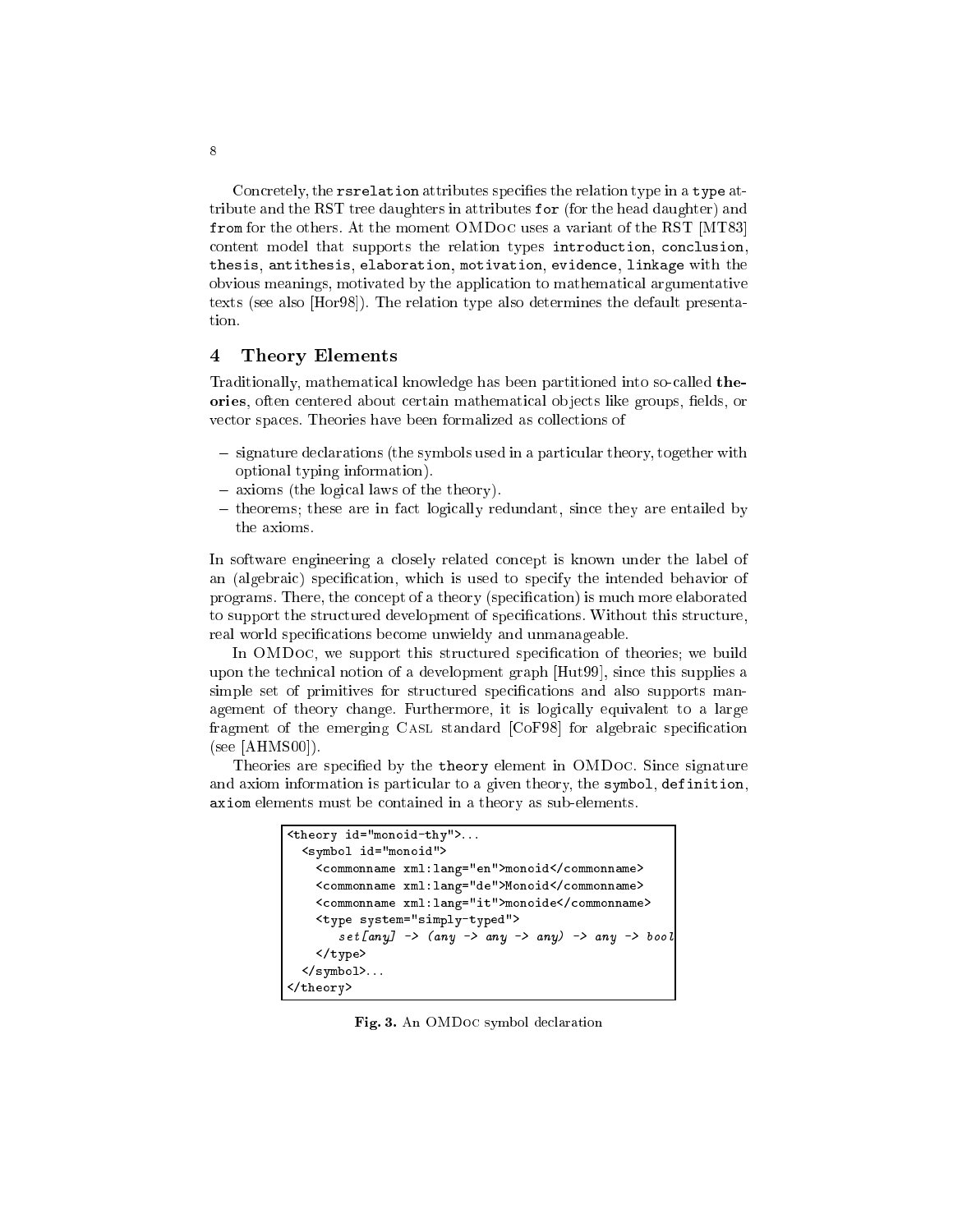- symbol This element specifies the symbols for mathematical concepts, such as 1 for the natural number "one",  $+$  for addition,  $=$  for equality, or group for the property of being a group. The symbol element has an id attribute whi
h uniquely identifies it. This information is sufficient to allow referring back to this symbol as an OPENMATH symbol. For instance the symbol declaration in Fig. 3 gives rise to an OPENMATH symbol that can be referenced as  $\leq$  OMS d="monoid" name="monoid"/>. If the do
ument ontaining this symbol element were stored in a data base system, the OPENMATH symbol could be looked up by its common name. The type information specified in the signature element characterizes a monoid as a three-place predicate (taking as arguments the base set, the operation and a neutral element).
- definition Definitions give meanings to (groups of) symbols (declared in a symbol element elsewhere) in terms of already defined ones. For example the number 1 can be defined as the successor of  $\theta$  (specified by the Peano axioms). Addition is usually defined recursively, etc.

The OMDoc definition element supports several kinds of definition mechanisms specified in the type attribute currently:

- The FMP (see section 5) contains an OPENMATH representation of a logical formula that can be substituted for the symbol specified in the for attribute of the definition.
- The formal part is given by a set of recursive equations whose left and right hand sides are specified by the pattern and value elements in requation elements. The termination proof necessary for the well-definedness of the definition can be specified in the just-by attribute of the definition.
- Here, the FMP elements contain a set of logical formulae that uniquely determines the value of the symbols that are specified in the for slot of the definition. Again, the necessary proof of unique existence can be specified in the just-by attribute.
- This can be used to directly give the concept defined here as an OPENMATH ob je
t, e.g. as a group representation generated by a omputer algebra system.
- Fig. 4 gives an example a (simple) definition of a monoid.

For a description of abstract data types see [Koh00b]

```
<definition id="mon.d1" for="monoid" type="simple">
  \langle CMP \rangleA structure (M, *, e), in which (M, *) is a semi-group
    with unit e is called a monoid.
  \langle/CMP>
  \blacksquare</definition>
```
Fig. 4. A Definition of a monoid

# 4.1 Complex Theories and Inheritan
e

Not all definitions and axioms need to be explicitly stated in a theory; they can be inherited from other theories, possibly transported by signature morphism. The inheritan
e information is stated in an imports element.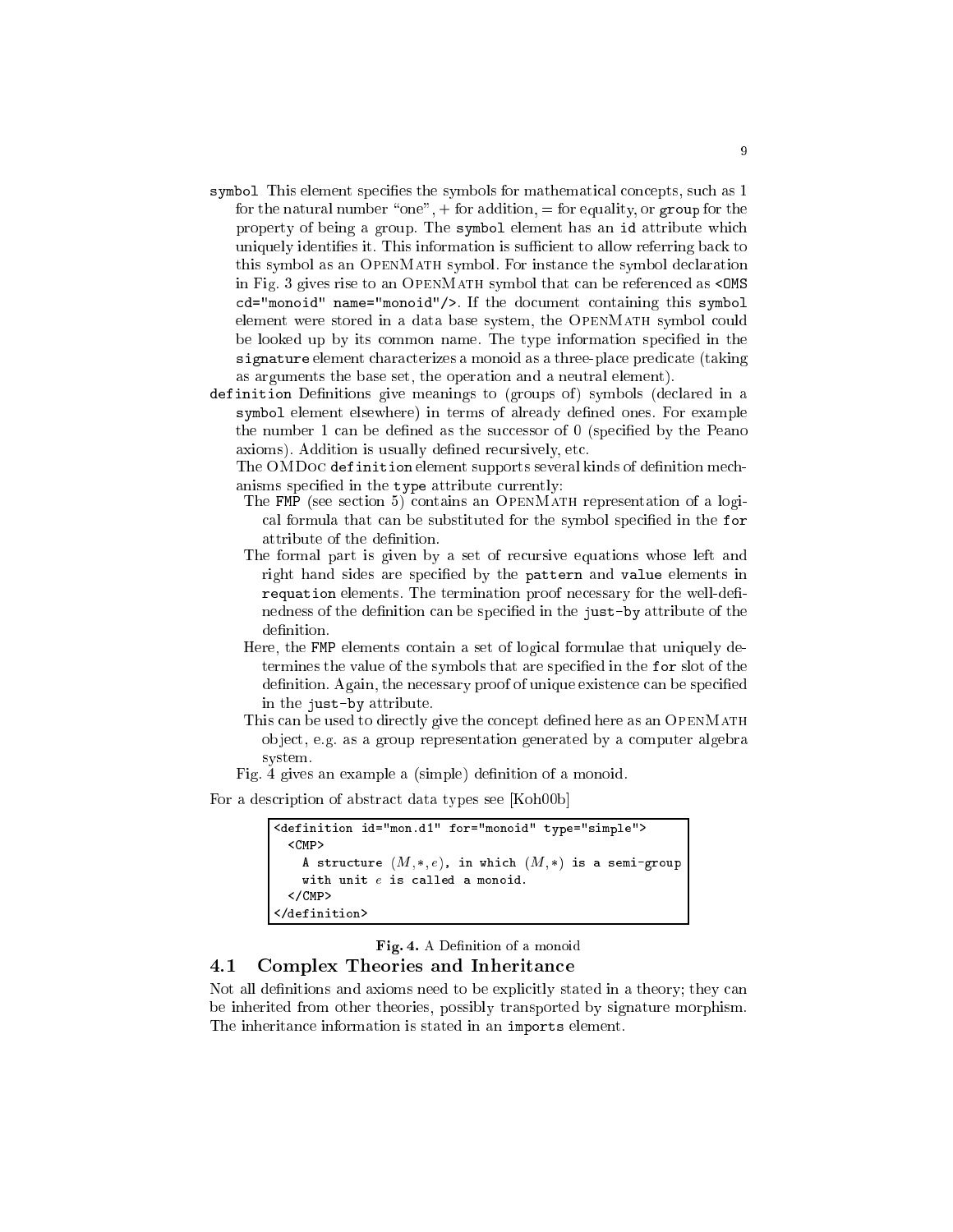imports This element has a from attribute, which specifies the theory which exports the formulae.

For instan
e, given a theory of monoids using the symbols set, op, neut (and axiom elements stating the asso
iativity, losure, and neutral-element axioms of monoids), a theory of groups can be given by the theory definition using import in Fig. 5.

```
<theory id="group">
  <imports id="group.import" from="monoid" type="global"/>
  <axiom><CMP> Every obje
t in
    <OMOBJ><OMS 
d="monoid" name="set"/></OMOBJ> has an inverse.
  </CMP></axiom>
</theory>
```
Fig. 5. A theory of groups based on that of monoids

- morphism The morphism is a recursively defined function (it is given as a set of recursive equations using the requation element, described above). It allows to import specifications modulo a certain renaming. With this, we can e.g. define a theory of rings, where a ring is given as a tuple  $(R, +, 0, -, *, 1)$  by importing from a group  $(M, \circ, e, i)$  via the morphism  $\{M \mapsto R, \circ \mapsto +, e \mapsto$  $0, i \mapsto -\}$  and from a monoid  $(M, \circ, e)$  via the  $\{M \mapsto R^*, \circ \mapsto *, e \mapsto 1\},$ where  $R^*$  is R without 0 (as defined in the theory of monoids).
- inclusion This element can be used to specify applicability conditions on the import construction. Consider for instance the situation given in Fig. 6, where the theory of lists of natural numbers is built up by importing from the theories of natural numbers and lists (of arbitrary elements). The latter imports the element specification from the parameter theory of elements, thus to make the a
tualization of lists to lists of natural numbers, all the symbols and axioms of the parameter theory must be respe
ted by the natural numbers. For instance if the parameter theory specifies an ordering relation on elements, this must also be present in theory Nat, and have the same properties there. These requirements can be specified in the inclusion element of OMDo
. Due to la
k of spa
e, we will not elaborate this and refer the reader to  $[{\rm Hut99, Koh00b}].$



Fig. 6. A Structured Specification of Lists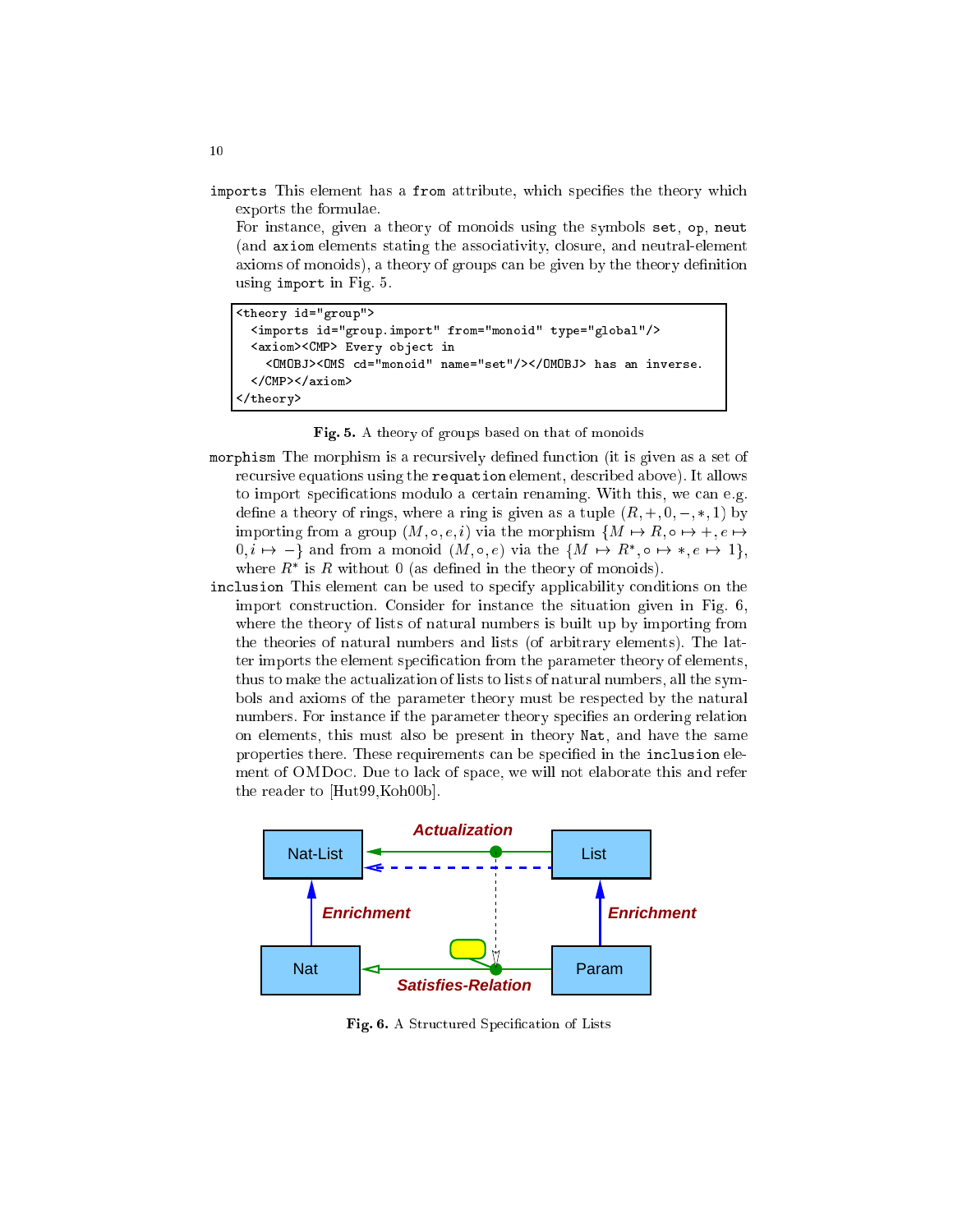### 4.2 OMDOC Theories and OPENMATH Content Dictionaries

In the examples we have already seen that OMDoc documents contain definitions of mathematical concepts, which need to be referred to using OPEN-Math symbols. In parti
ular, do
uments des
ribing theories like barshe.omdo or ida.omdo even referen
e OpenMath symbols they dene themselves. Thus it is ne
essary to generate OpenMath ontent di
tionaries from OMDo do
uments, or develop an alternative me
hanism to establish symbol identity in OMS. The generation of content dictionaries is already supported in the MBASE system, but can also be achieved by writing specialized XsL style sheets. For the purposes of this paper, we will only assume that one of these measures has been taken.

### 5 Mathemati
al Elements

We will now present the mathematical elements that are not integral parts of a theory, since they are optional (they can be derived from the material specified in the theory). We have the following elements:

- FMP This is the general element for representing mathematical formulae as OPEN-Math ob je
ts, for instan
e the formula in Fig. 2. As logi
al formulae often ome as sequents, i.e. a on
lusion is drawn from a set of assumptions, ontent of an FMP to be allows the and the allows the property of an  $\mathcal{S}$ of assumption elements followed by a on
lusion. The intended meaning is that the FMP asserts that the on
lusion is entailed by the assumptions in the current context. As a consequence,  $\langle FMP \rangle A \langle FMP \rangle$  is equivalent to  $\langle FMP \rangle \langle \text{conclusion} \rangle A \langle \text{conclusion} \rangle \langle \langle \text{FMP} \rangle$ . The assumption and conclusion elements allow to specify the content by an OPENMATH object (OMOBJ) or in natural language (using CMPs).
- assertion This is the element for all statements (proven or not) about mathematical objects (see Fig. 7). Traditional mathematical documents discern various kinds of these: theorems, lemmata, orollaries, onje
tures, problems, etc. These all have the same structure (formally, a closed logical formula). Their differences are largely *pragmatic* (theorems are normally more important in some theory than lemmata) or proof-theoretic (conjectures become theorems once there is a proof). Therefore, we represent them in the general assertion element and leave the type distinction to a type attribute. These type specifications in OMDoc documents should only be regarded as defaults, sin
e e.g. reusing a mathemati
al paper as a hapter in a larger monograph, may make it ne
essary to downgrade a theorem (e.g. the main theorem of the paper) and give it the status of a lemma in the overall work.

```
<assertion id="ida.
6s1p4.l1" type="lemma">
 <CMP> A semi-group has at most one unit.</CMP>
</assertion>
```
Fig. 7. An assertion about semigroups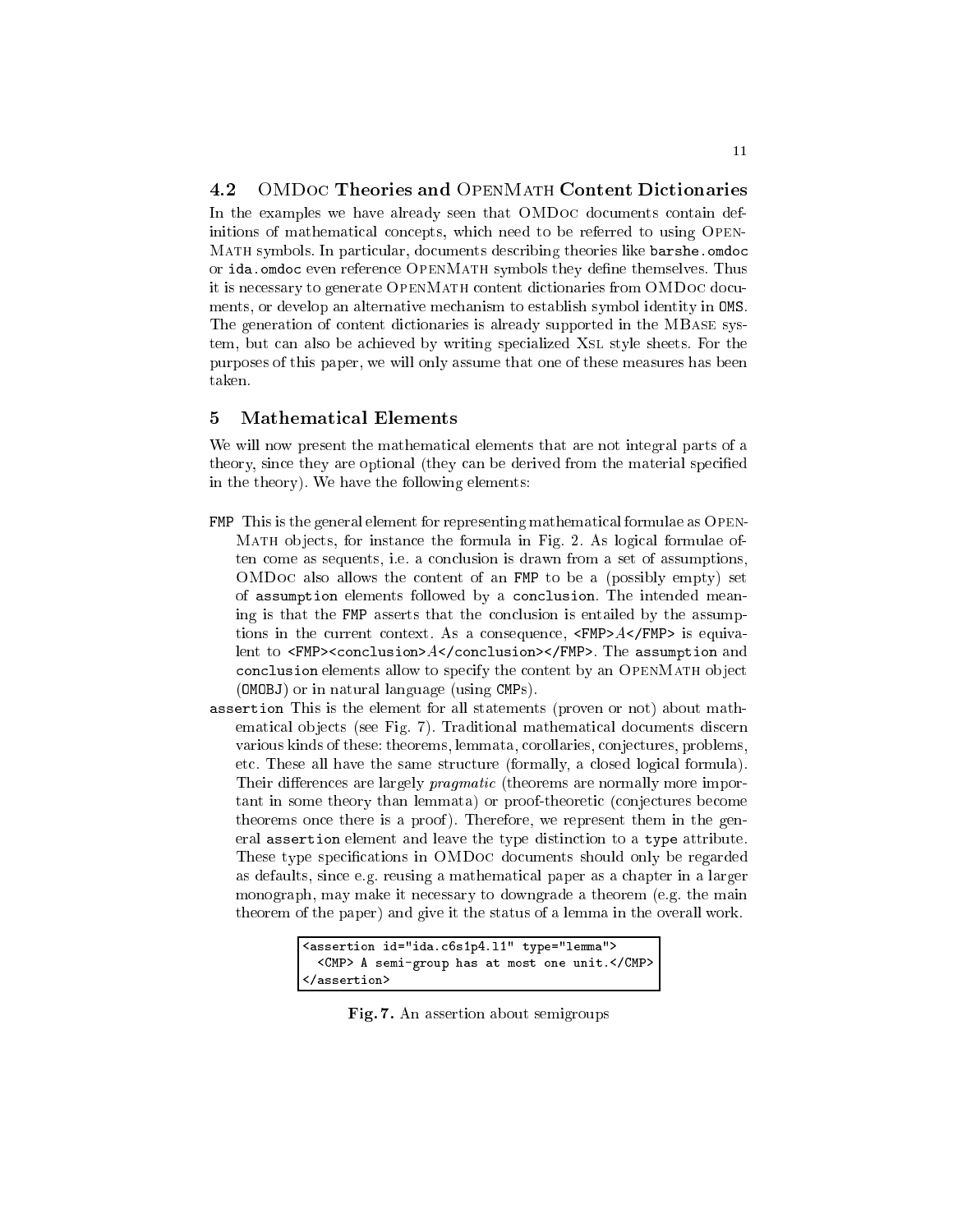- alternative-def Since there there can be more than one definition per symbol, OMDoc supplies the alternative-def. It not only contains the new definition, but also points to two assertions that state the equivalence with definitions of the concepts that are already known.
- example In mathematical practice, examples play an equally great role as proofs, e.g. in concept formation (as witnesses for definitions, or as either supporting eviden
e or as ounterexamples for onje
tures). Therefore, examples are given status as primary objects in OMDoc. Conceptually, we model an example for a mathematical concept **C** as a triple  $(\mathcal{W}, \mathbf{A}, \mathcal{P})$ , where  $\mathcal{W} =$  $(\mathcal{W}_1,\ldots,\mathcal{W}_n)$  is an *n*-tuple of mathematical objects, **A** is an assertion of the form  $\mathbf{A} = \exists W_1 \dots W_n \mathbf{B}$ , and  $\mathcal{P}$  is a proof that shows  $\mathbf{A}$  by exhibiting the witnesses  $W_i$  for  $W_i$ . The example  $(W, \exists W_1 \dots W_n \neg B, \mathcal{P})$  is a counterexample to a conjecture  $\mathbf{T} = \forall W_1 \dots W_n$ . B, and  $(\mathcal{W}, \mathbf{A}, \mathcal{P}')$  a supporting example for  $T$ . example for the term of the term of the term of the term of the term of the term of the term of the term of the

omde in interesting in an element example that in an element in an element of the set of OpenMath ob je
ts (the witnesses), and has the attributes

- for (for what concept or assertion is it an example),
- type (one of the keywords or for the function)
- $-$  assertion (a reference to the assertion **A** mentioned above)
- $\mathcal{P}$  proof (a reference to the constructive proof  $\mathcal{P}$ )

Consider for instance the structure  $W = (A^*, \circ)$  of the set of words over an alphabet A together with word concatenation  $\circ$ . Then  $(\mathcal{W}, \exists W$  monoid $(W), \mathcal{P}_1)$ is an example for the concept of a monoid (with the empty word as the neutral element), if e.g.  $\mathcal{P}_1$  uses W to show the existence of W. The example  $(W, \exists V_{\text{monic}} \neg \text{group}(V), \mathcal{P}_2)$  uses W as a counterexample to the conjecture  $\mathbf{C} = \forall V_{\text{monoid}}.\text{group}(V), \text{ since } \mathbf{Q} \to \neg \mathbf{C} \ (\mathcal{P}_2 \text{ uses } \mathcal{W} \text{ as a witness for } V).$ Fig. 8 gives the OMDo representation of this example of an example.

```
<example id="mon.ex1" for="monoid" type="for"
         assertion="strings-are-monoids" proof="sam-pf">
 <CMP>The set of strings with concatenation</CMP>
 <OMOBJ><OMS cd="simple-monoids" name="strings"/></OMOBJ>
</example>
<example id="mon.ex2" for="monoid" type="against"
         assertion="monoids-are-groups" proof="mag-pf">
 <CMP>The set of strings with concatenation is not a group</CMP>
 <OMOBJ><OMS 
d="simple-monoids" name="strings"/></OMOBJ>
</example>
```
### Fig. 8. An OMDo representation of an example

Finally, there are OMDoc elements that support structuring the knowledge in theories. We have already seen the possibility to define (parts of) theories by so-called theory morphism specified in imports and include elements in section 4.1. Following Hutter's development graph [Hut99], we can use the knowledge about theories to establish soalled in
lusion morphisms that establish the source theory as included (modulo renaming by a morphism) in the target theory. This information can be used to add further structure to the theory graph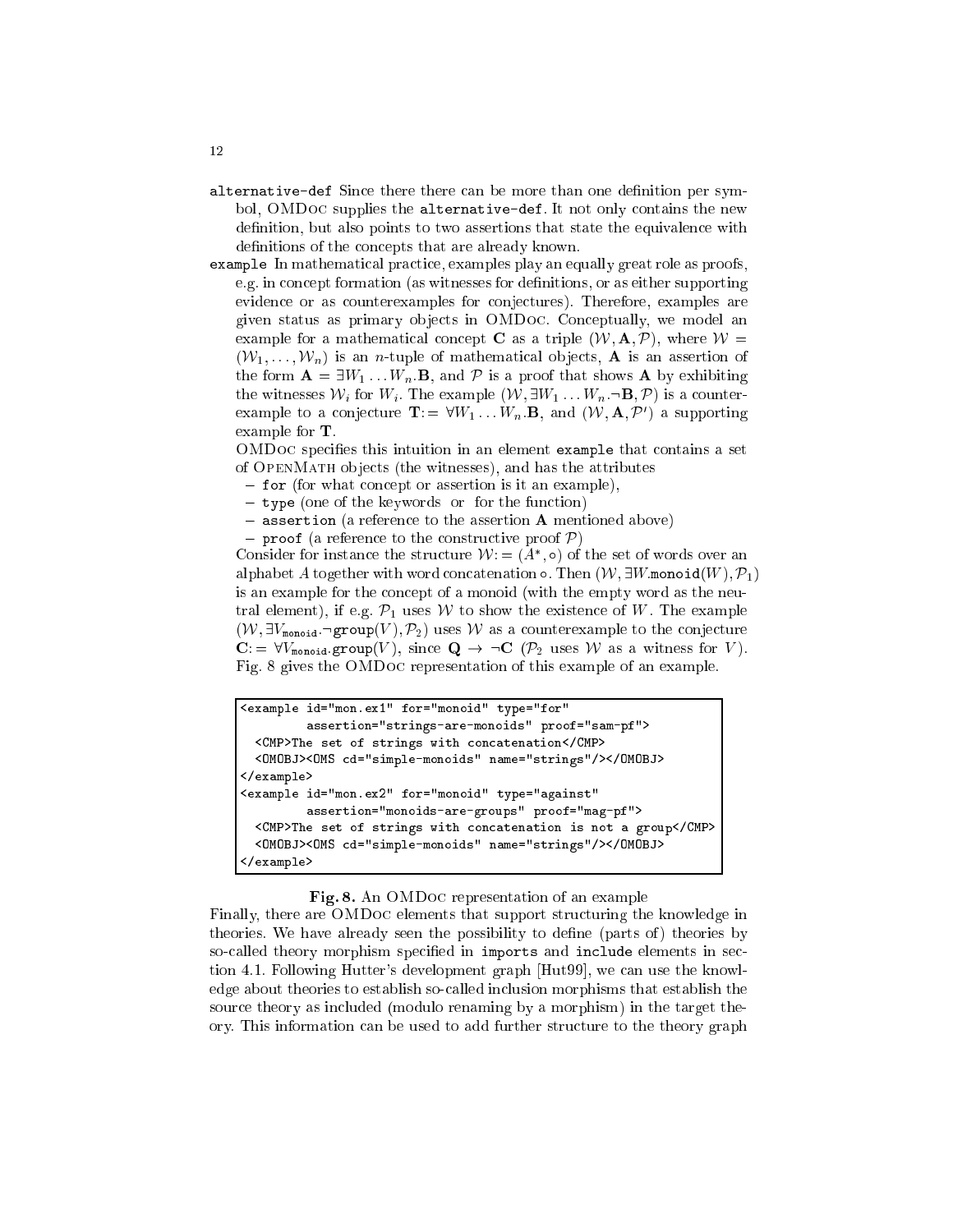and help maintain the knowledge base with respe
t to hanges of individual theories.

An axiom-inclusion element contains a morphism (see section 4.1), and the attributes from and to spe
ify the sour
e and target theories. For any axiom in the sour
e theory there must be an assertion in the target theory (whose FMP is just the image of the FMP of the axiom under the morphism) with a proof. These are represented by an empty by element, which has the attributes axiom, assertion, and proof with the obvious meanings.

A theory-in
lusion is a global variant of axiom-in
lusion that an be obtained as a path of axiom-inclusions (or other theory-inclusion) which are specified in the by attribute.

#### 6 Proofs

Proofs are representations of eviden
e for the truth of assertion. As in the ase of definitions, there can in general be more than one proof for a given assertion. Furthermore, it will be initially infeasible to formalize totally all mathemati al proofs needed for the orre
tness management of the knowledge base in one universal proof format, therefore OMDoc supports a proof format whose structural and formal elements are derived from the  $\mathcal{PDS}^{4}$  structure developed for the mega system, but also allows natural language representations at every level. In the future, it may be ne
essary and advantageous to allow various other proof representations there like proof s
ripts ( mega replay les, Isabelle proof scripts,...), references to published proofs, resolution proofs, etc, to enhance the overage.

This mixed representation enhances multi-modal proof presentation [Fie97], and the accumulation of proof information in one structure. Informal proofs can be formalized [Bau99]; formal proofs can be transformed to natural language [HF96].

The OMDoc proof environment contains a list of proof steps. Such derive steps have the attributes id (so it an be referred to) and the optional type attribute. It an ontain the following hild elements (in this order)

- CMP This gives the natural language representation of the proof step.
	- The rest of the hildren form the formal ontent of the derive step. Together, they represent the information present e.g. in a  $PDS$  node.
- FMP A formal representation of the assertion made by this proof step, they contain CMP and FMP elements. Lo
al assumptions from the FMP should not be referen
ed to outside the derive step they were made in. Thus the derive step serves as a grouping device for local assumptions.

<sup>4</sup> The Proof plan Data Structure ( $\mathcal{PDS}$ ) was introduced in the  $\Omega_{\text{MEGA}}$  [BCF<sup>+</sup>97] system to facilitate hierarchical proof planning and proof presentation at more than one level of abstraction. In a  $PDS$ , expansions of nodes justified by tactic applications are carried out, but the information about the tactic itself is not discarded in the process as in tactical theorem provers like ISABELLE or NUPRL. Thus proof nodes may have justifications at multiple levels of abstraction in a hierarchical proof data structure.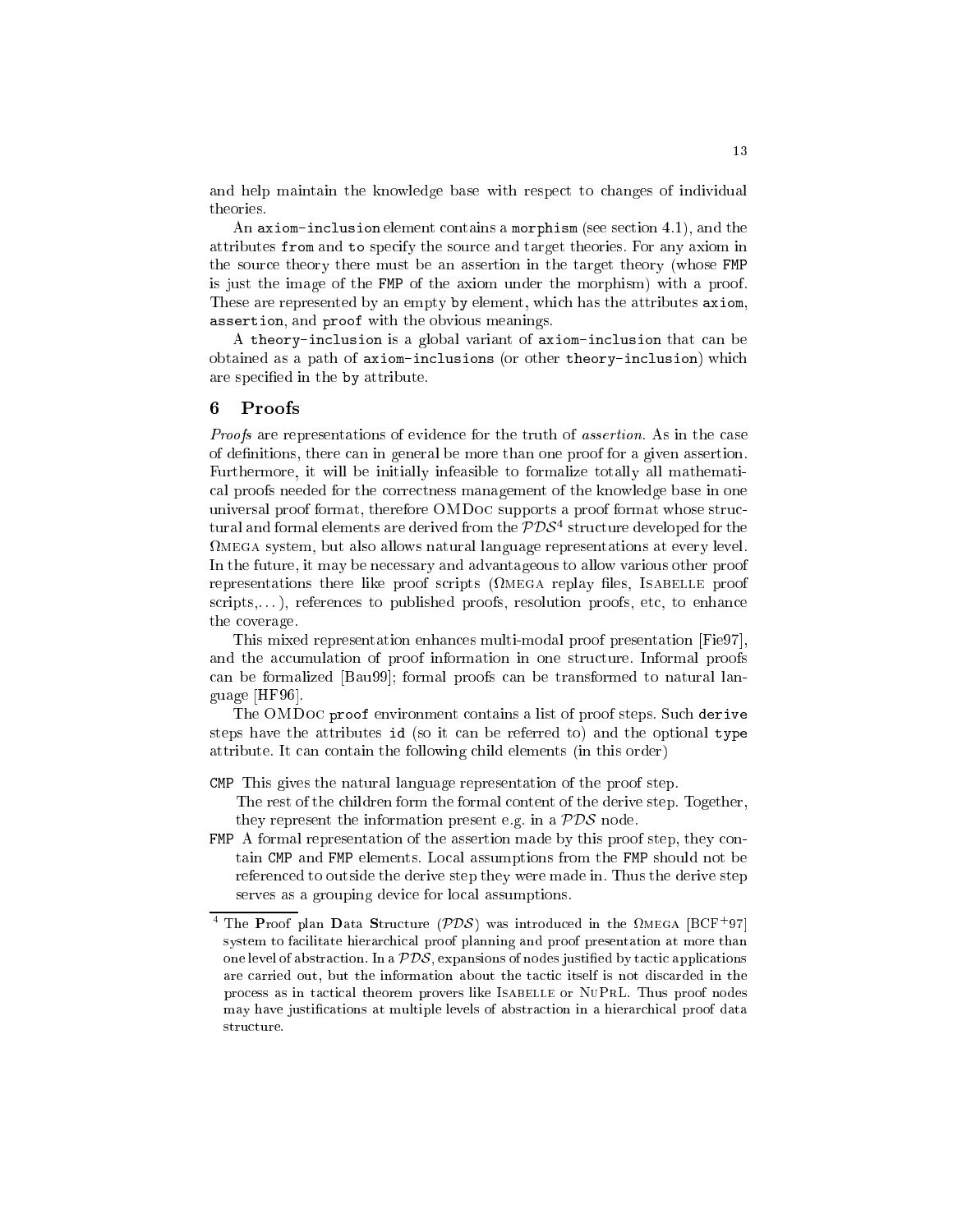method is an OpenMath symbol representing a proof method or inferen
e rule that justies the assertion made in the FMP element.

- premise These are empty elements whose xref attribute is used to refer to the proof- or lo
al assumption nodes that the method was applied to to yield this result. These attributes specify the DAG structure of the proof.
- proof If a derive step is a logically (or even mathematically) complex step that an be expanded into sub-steps, then the embedded proof element an be used to specify the sub-derivation (which can have similar expansions in embedded proof environments again).

This embedded proof allows us to specify generic markup for the hierarchic structure of proofs.

```
<derive id="barshe.2.1.2.proof.a.proof.D2.1">
 <CMP>By <OMOBJ><OMS 
d="barshe" name="alg-prop-reals.A2"/></OMOBJ>
       we have z + (a + (-a)) = a + (-a)</CMP>
 \text{Conclusion}(z + a) + (-a) = z + (a + (-a))<method><0MS cd="omega-base-calc" name="foralli*"/>c
    <parameter><OMOBJ><OMV name="z"/></OMOBJ></parameter>
    <parameter><OMOBJ><OMV name="a"/></OMOBJ></parameter>
    \epsilon /parameter> -a\epsilon/parameter>
 </method>
 <premise xref="alg-prop-reals.A2"/>
</derive>
```
Fig. 9. A derive proof step

#### $\overline{7}$ 7 Auxiliary Elements

In this section we will present OMDoc elements that are not strictly mathemati
al ontent, but have useful fun
tions in mathemati
al do
uments or knowledge bases. For the OMDOC representations of things like exercises we refer the reader to [Koh00b] and concentrate on the representation of applets and presentation information instead.

#### $7.1$ Non-XML Data and Program Code in OMDoc

Sometimes mathematical services have to be able to communicate (e.g. to the MBase system for storage) data in non-Xml syntax, or whose format is not sufficiently fixed to warrant for a general XML encoding. Examples of this are pieces of program code, like tactics of tactical theorem provers, linguistic data of proof presentation system, et
. One hara
teristi of su
h data seems to be that it is private to ertain appli
ations, but may be relevant to more than one user. For this, OMDoc provides the private element, which contains the usual CMPs and a data element des
ribed below. It has the attributes

pto spe
ies the system to whi
h the data are private.

pto-version is its version; Spe
ifying this may be ne
essary, if the data or even their format hange with versions.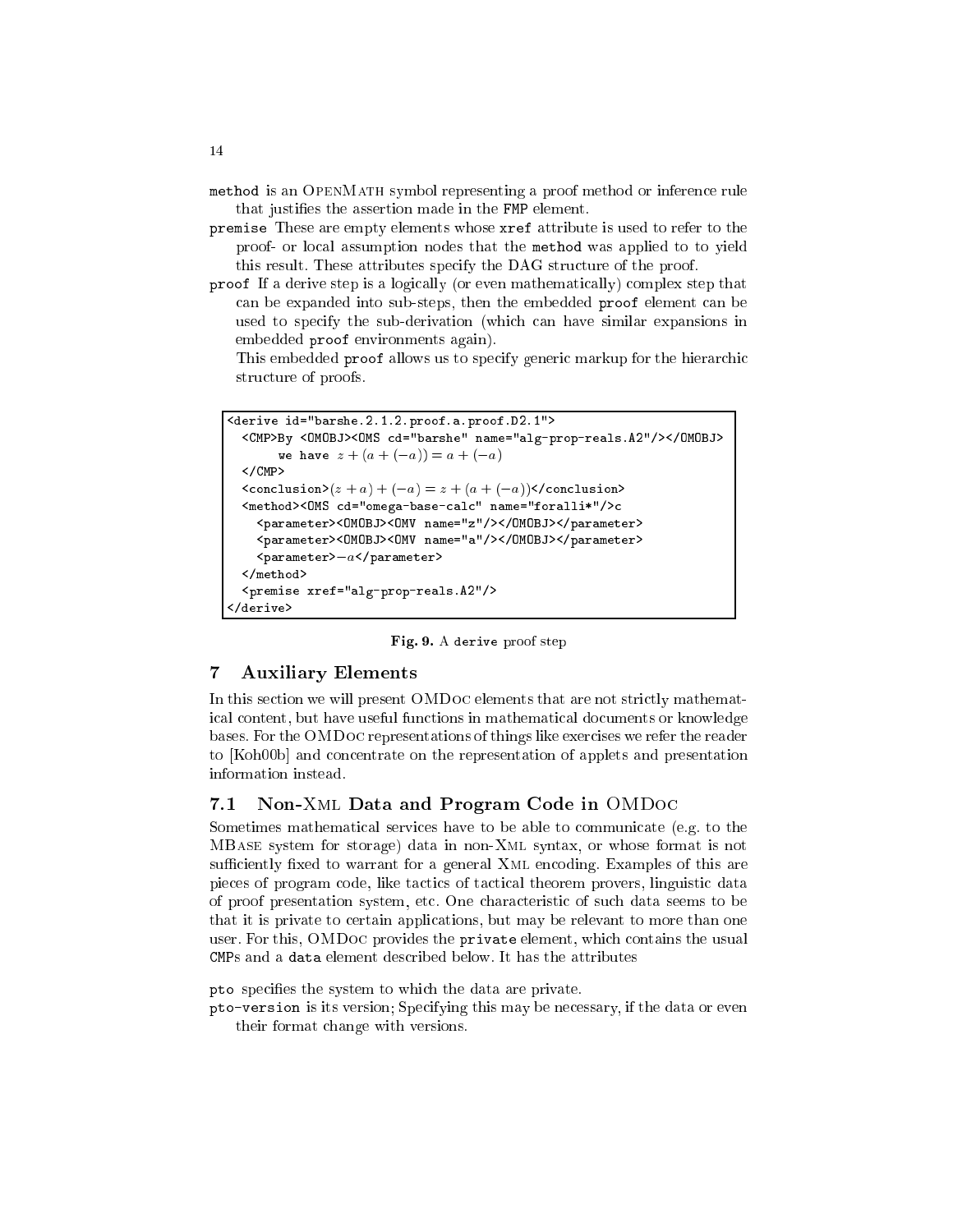format/type the type of the data and the format the data are in, the meaning of these fields is determined by the system itself.

- requires specifies the identifiers of the elements that the data depend upon, whi
h will often be ode elements.
- theory allows the specification of the mathematical theory (see section 4) that the data is asso
iated with.

The data element contains the data of a in a CDATA section (this is the XML way of allowing data that cannot be parsed by the XML parser). If the content of this field is too large to store directly in the OMDoc or often changes, then it can be substituted by a link, specified in the xref attribute.

The code element is for embedding pieces of code into an OMDOC document. This element has the same attributes as the private element, like it, it can contain CMP, and data elements. Furthermore, it can contain documentation elements input, output and effect that specify the behavior of the procedure defined by the code fragment.

### 7.2 Applets in OMDo

omlet elements ontain OMDo spe
i
ations of applets (program ode that an in some way exe
uted during do
ument manipulation). omlets generalize the well-known *applet* concept in two ways: The computational engine is not restricted to *plug-ins* of the browser (current servlet technology can be used and specified using code and omlet elements in OMDocs) and the program ode an be spe
ied and distributed more easily, making do
umententered omputation easier to manage.

```
<code id="callmint">
  <input>None</input>
  <output>The result</output>
  <effe
t>None</input>
  <data><! [CDATA[... the call-mint code goes here ...]]></data>
</code>
<derive id="monp_1">
  <CMP> <omlet type="js" function="callMint">Intros.</omlet></CMP>
  <method><OMS name="Intros" 
d="COQ"/></method>
</derive>
```
#### Fig. 10. An omlet

Like the HTML applet tag, the omlet element can be used to wrap any (set of ) well-formed elements. It has the following attributes.

- type This specifies the computation engine that should execute the code. Depending on the application, this can be a programming language, such as javas
ript (js) or Oz, or a pro
ess that is running (in our ase the <sup>L</sup>U I or mega servi
es).
- function The code that should be executed by the omlet is specified in the function attribute. This points to an OMDoc code element that is accessible in some way (e.g. in the same OMDoc). This indirection allows us to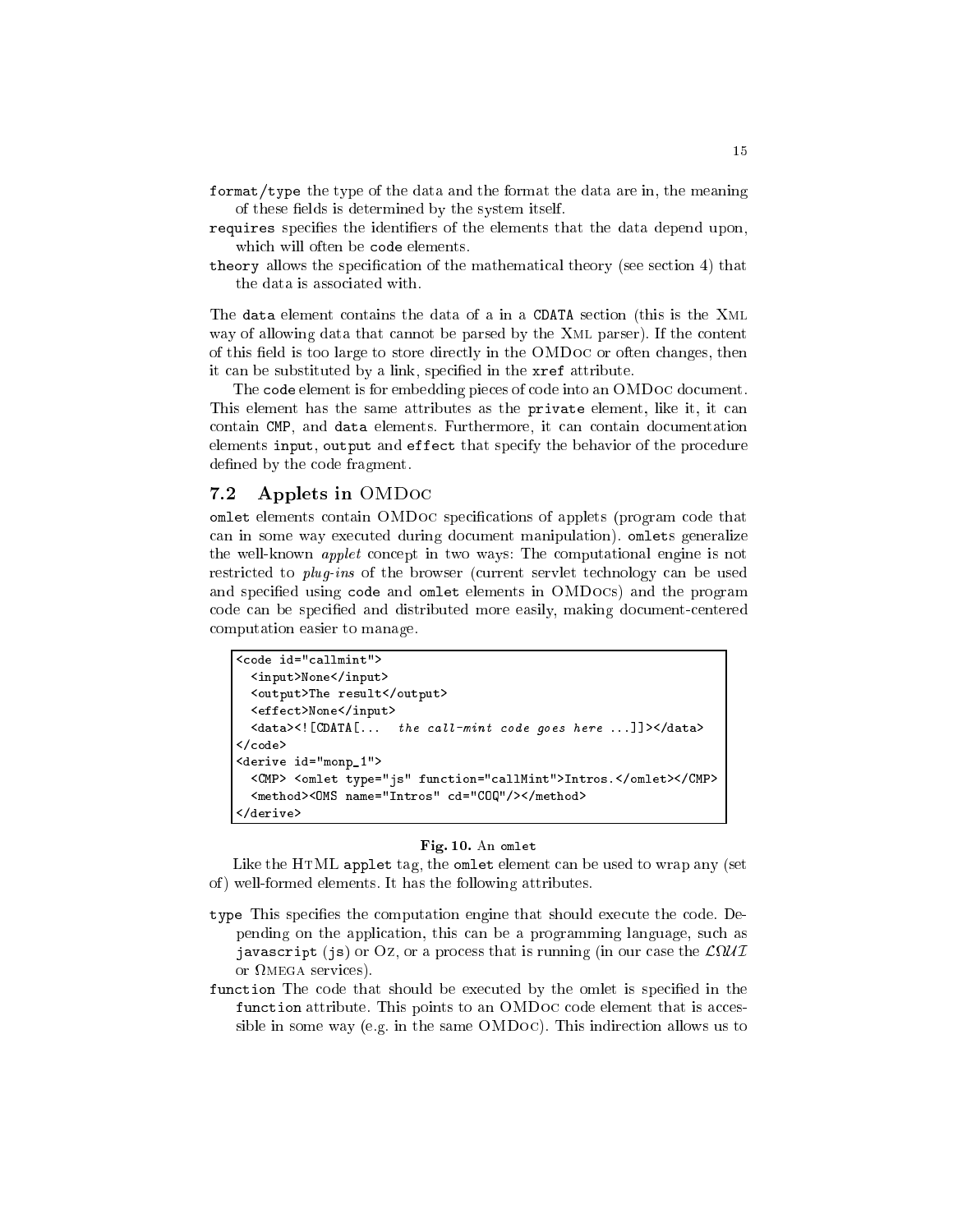reuse the machinery for storing code in OMDocs. For a simple example see Fig. 10.

argstr allows specification of an (optional) argument string for the function. A all to the <sup>L</sup>U I interfa
e would then have the form in Fig. 11. Here, the ode in the ode element sendtoloui (whi
h we have not shown) would be java code that simply sends the argstr to  $\mathcal{L}\Omega\mathcal{U}\mathcal{I}'$ 's remote control port.

The expected behavior of the omlet can be implemented in the XsL style sheet, which in the case of e.g. translation to MOZILLA will put the callmint code directly into the generated html.

```
<CMP> Let's prove it
 <omlet id="bla type="java" fun
tion="sendtoloui"
         argstr="load(problem='monoid_uniq)">
    intera
tively
 </omlet>
</CMP>
```
Fig. 11. An omlet calling an external process

#### 7.3 Presentation

In the introduction we have stated that one of the design intentions behind OM-Do is to separate ontent from presentation, and leave the latter to the user. In this section, we will briefly touch upon presentation issues. The technical side of this is simple: OMDo do
uments are regular Xml do
uments that an be processed by XsL [Dea99] style sheet to produce conventional presentations from OMDo representations of mathemati
al do
uments. At the moment, we have Xsl style sheets to onvert OMDo to HtML (one ea
h spe
ialized to the respective browsers), L<sup>A</sup>TEX, and to the input languages of the  $\Omega$ MEGA, INKA, and  $\lambda$ Clam systems (they can be found at http://www.mathweb.org/ilo/omdoc). At the moment, these hard-code certain presentation decisions for the overall appearan
e of the do
uments, but we are working on style sheet generators that make these user-adaptive.

The mathematical concepts and symbols introduced in an OMDoc document (symbol elements) often carry typographic conventions, which cannot be determined by general principles alone. Therefore, they need to be specified in the document itself, so that typographically good representations can be generated from this (and subsequent) do
uments. The presentation element in

```
<presentation format="TeX">
 <xsl:template mat
h="OMA[OMS[position()=1 and
                               name='monoid' and
                               @cd='ida.monoid']!">
   (<xsl:apply-templates select="*[2]"/>,
    <xsl:apply-templates select="*[3]"/>,
    <xsl:apply-templates select="*[4]"/>)\in{\bf MON}
 </xsl:template>
</presentation>
```
Fig. 12. Xsl Presentation for the symbol in Fig. 3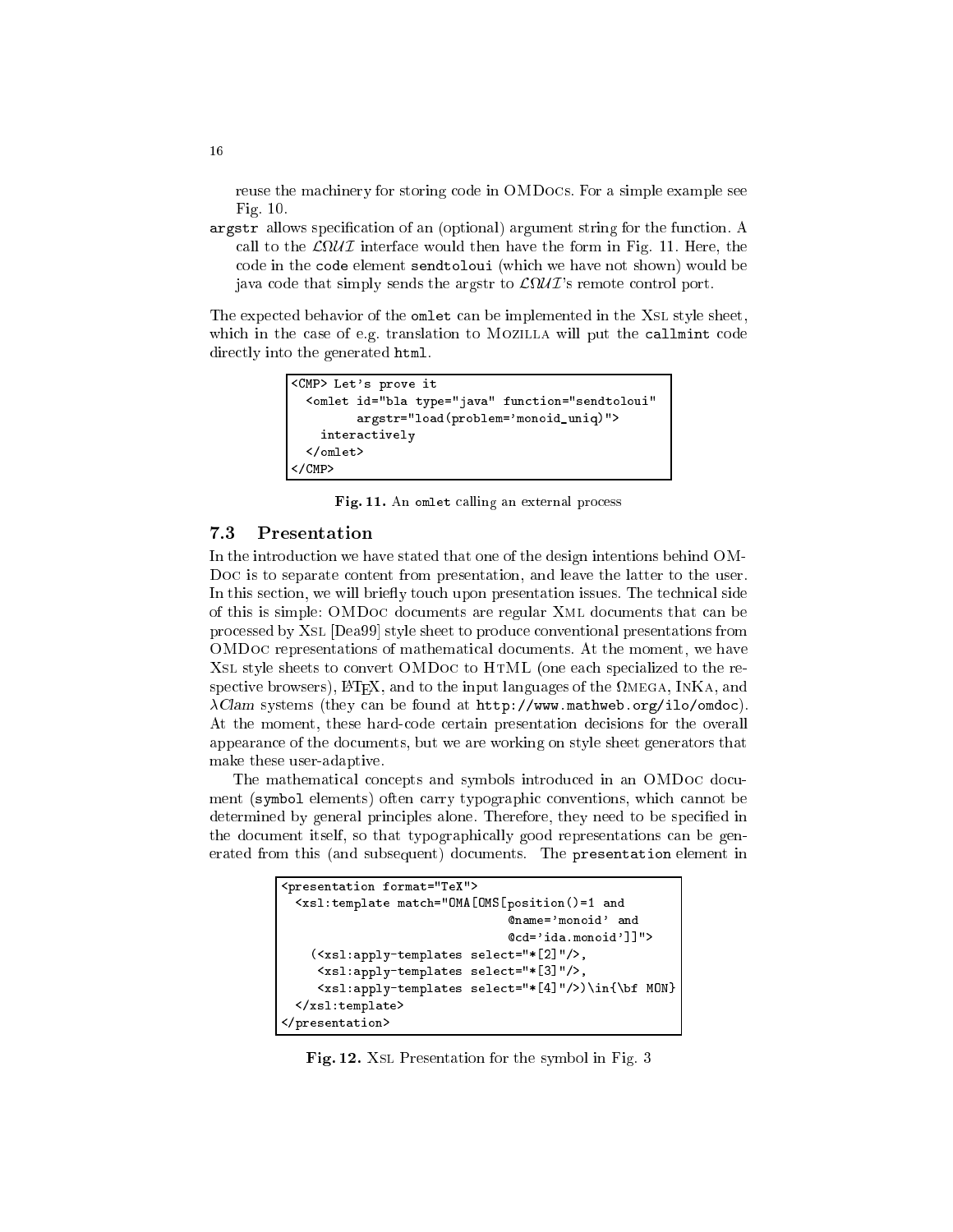Fig. 12 allows the addition of Xsl style sheet information to symbols, where they are defined. In this case, the style sheet information will cause an OPENMATH expression

<0MS cd="ida" name="monoid"/><0MV name="M"><0MV name="o"><0MV name="e"> <OMS d="ida" name="monoid"/><OMV name="M"><OMV name="o"><OMV name="e">  $\sim$   $\sim$   $\sim$   $\sim$   $\sim$   $\sim$ 

to be rendered as  $(M, o, e) \in \text{MOD}$  in a T<sub>E</sub>X or L<sup>AT</sup>EX document derived from ida.xml via a suitable Xsl style sheet. Of ourse, this information will need to be in
luded into the respe
tive style sheets. This is easily realized by a two-stage style sheet process: in the first pass, a general (higher-order) style sheet extracts the presentation information from the relevant OMDo do
uments, and in the second stage, this is used to present the **OMOBJs** in the source OMDoc.

The presentation elements discussed up to now, allow specification of the presentation of OPENMATH elements. To specify the overall structure of mathemati
al texts, su
h as books, hapters, se
tions, or paragraphs, but also enumerations, itemizes, lists, we use the omgroup element. We use a general onstru
t that specifies the presentation in the type attribute, since the presentation component (style sheet) may need to de
ide on that. omgroup elements ontain an optional metadata element and then a sequen
e of omgroup and ref elements. The first allow the definition of a recursive document structure, and elements of the se
ond kind are used to refer to other OMDo elements by the use of xlink attributes (most notably xlink:href for hyperlinks).

Note that this representation, which relies on explicit (hyper)-references instead of nesting information allows the specification of more than one document using the mathematical material specified in the other OMDoc elements. In parti
ular, it be
omes possible to spe
ify and store more than one linearization of the material in a document, or generate linearization or "guided tours" (see  $[{\rm SBC}^+00]$  for details).

#### Conclusion 8

 $<$  OMA $>$ 

We have proposed an extension to the OPENMATH standard that allows the representation of the semantics and structure various kinds of mathematical documents, including articles, textbooks, interactive books, courses. We have motivated and des
ribed the language and presented an Xml do
ument type definition for it.

We are currently testing this in the development of a user-adaptive interactive book including proof explanation based on IDA [CCS99] in close collaboration with the authors. This case study unites several of the application areas discussed in the introduction. The re-representation of IDA in the OMD oc format makes it possible to machine-understand the structure of the document, read it into the MBASE [FK00,KF00] knowledge base system without loss of information, preserving the structure, and generate personalized sub-documents or linearizations of the stru
tured data based on a simple user model. Furthermore, the OMD oc representation supports the formalization of (parts of) the mathemati
al knowledge in IDA and makes it a

essible to the mega mathemati
al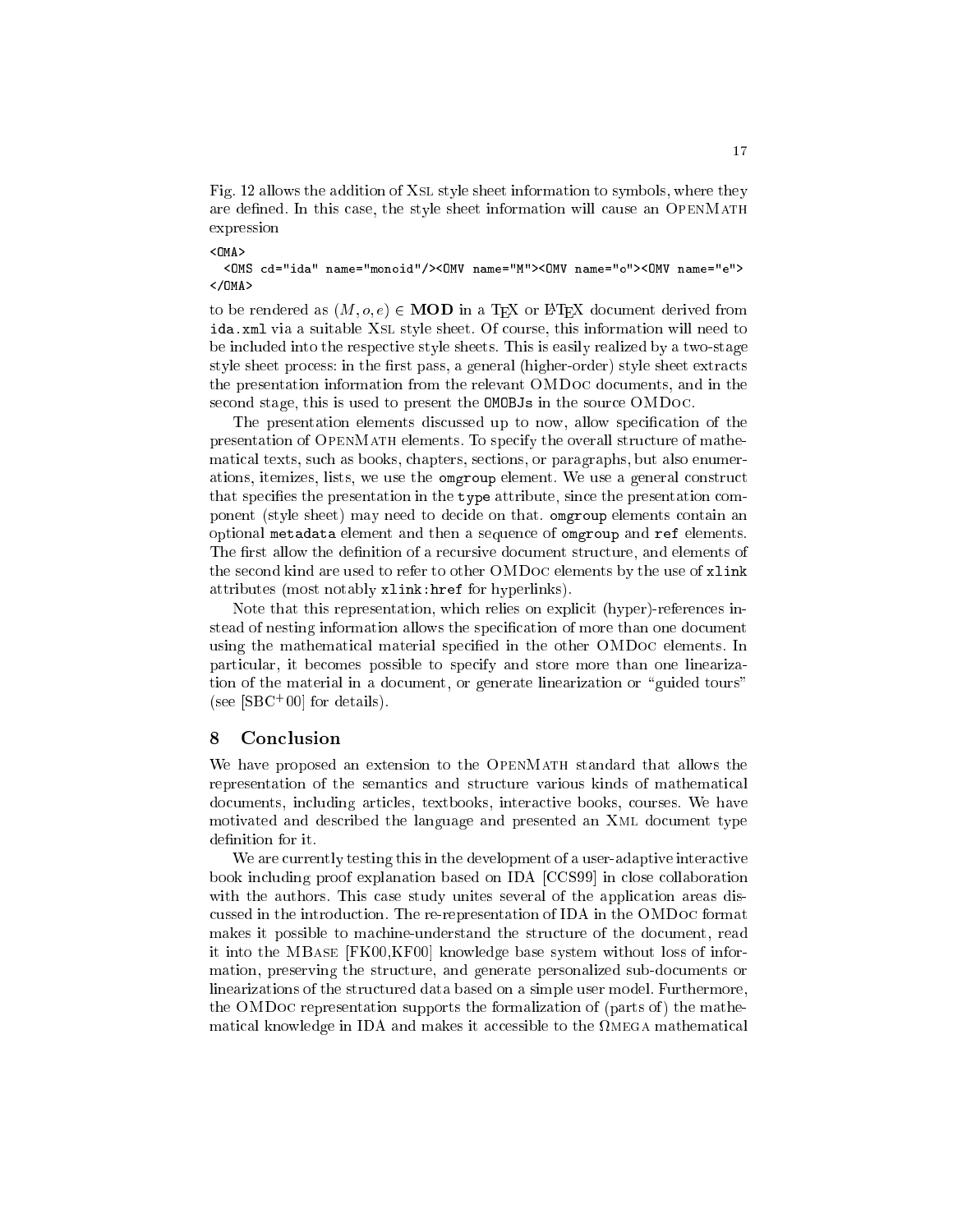assistant system  $[BCF+97]$ , which can find proofs that solve some of the problems either fully automatically (by proof planning) or in interaction with the authors. This newly developed sto
k of formal data (it is not present in IDA now) will enable the reader to read and experiment with the proofs behind the mathemati
al theory, mu
h as she an in the present version with the integrated computer algebra system GAP  $[S^+95]$ . Finally, OMDoc will serve as the input format for the LIMA system (see [Bau99]), an experimental natural language understanding system spe
ialized to mathemati
al texts (this an be used to develop formalization in FMPs from the text in the respective CMPs).

In the context of this project, we have developed first authoring tools for OMDo that try to simplify generating OMDo do
uments for the working mathematician. There is a simple OMDoc mode for emacs, and a IATFX style [Koh00a] that can be used to generate  $\rm OMDOC$  representations from  $\rm EFT$ <sub>EX</sub> sources and thus help with the migration of existing mathematical documents. A second step will be to integrate the LAT<sub>EX</sub> to OPENMATH conversion tools. Michel Vollebregt has built a program that traverses an OMDoc and substitutes various representations for formulae (including the MATHEMATICA, GAP, and Maple representations) by the orresponding OpenMath representations.

### A
knowledgments

The work presented in this report was supported by the "Deutsche Forschungsgemeinschaft" in the special research action "Resource-adaptive cognitive proesses" (SFB 378), Pro je
t mega.

The author would like to thank Armin Fiedler, Andreas Franke, Martin Pollet, and Julian Richardson for productive discussions, and the RIACA group (specifically Arjeh Cohen, Olga Caprotti, Michel Vollebregt, and Manfred Riem) for valuable input from the IDA case study.

### Referen
es

- [AHMS00] Serge Autexier, Dieter Hutter, Heiko Mantel, and Axel Schairer. Towards an evolutionary formal software-development using CASL. In C. Choppy and D. Bert, editors, Proceedings Workshop on Algebraic Development Techniques, WADT-99. Springer, LNCS 1827, 2000.
- [AK00] Alessandro Armando and Michael Kohlhase. Communication protocols for mathemati
al servi
es based on KQML and OMRS. In Manfred Kerber and Mi
hael Kohlhase, editors, CALCULEMUS-2000, Systems for Integrated Computation and Deduction, 2000, AKPeters.
- [AvLS96] J. Abbot, A. van Leeuwen, and A. Strotmann. Objectives of Open-Math. Te
hni
al report 12, RIACA, Te
hnis
he Universiteit Eindhoven, The Netherlands, June 1996.
- [AZ00] Alessandro Armando and Daniele Zini. Towards Interoperable Mechanized Reasoning Systems: the Logic Broker Architecture. In A. Poggi, editor, AI\*IA-TABOO Workshop 'From Objects to Agents: Evolutionary Trends of Software Systems', 2000.
- [Bau99] Judith Baur. Syntax und semantik mathematisher texte ein prototyp. Master Thesis, Saarland University, 1999.
- [BBS99] Christoph Benzmüller, Matthew Bishop, and Volker Sorge. Integrating Tps men senten it. Gowllows if Giovoulows Computer Sovetion, Giovous S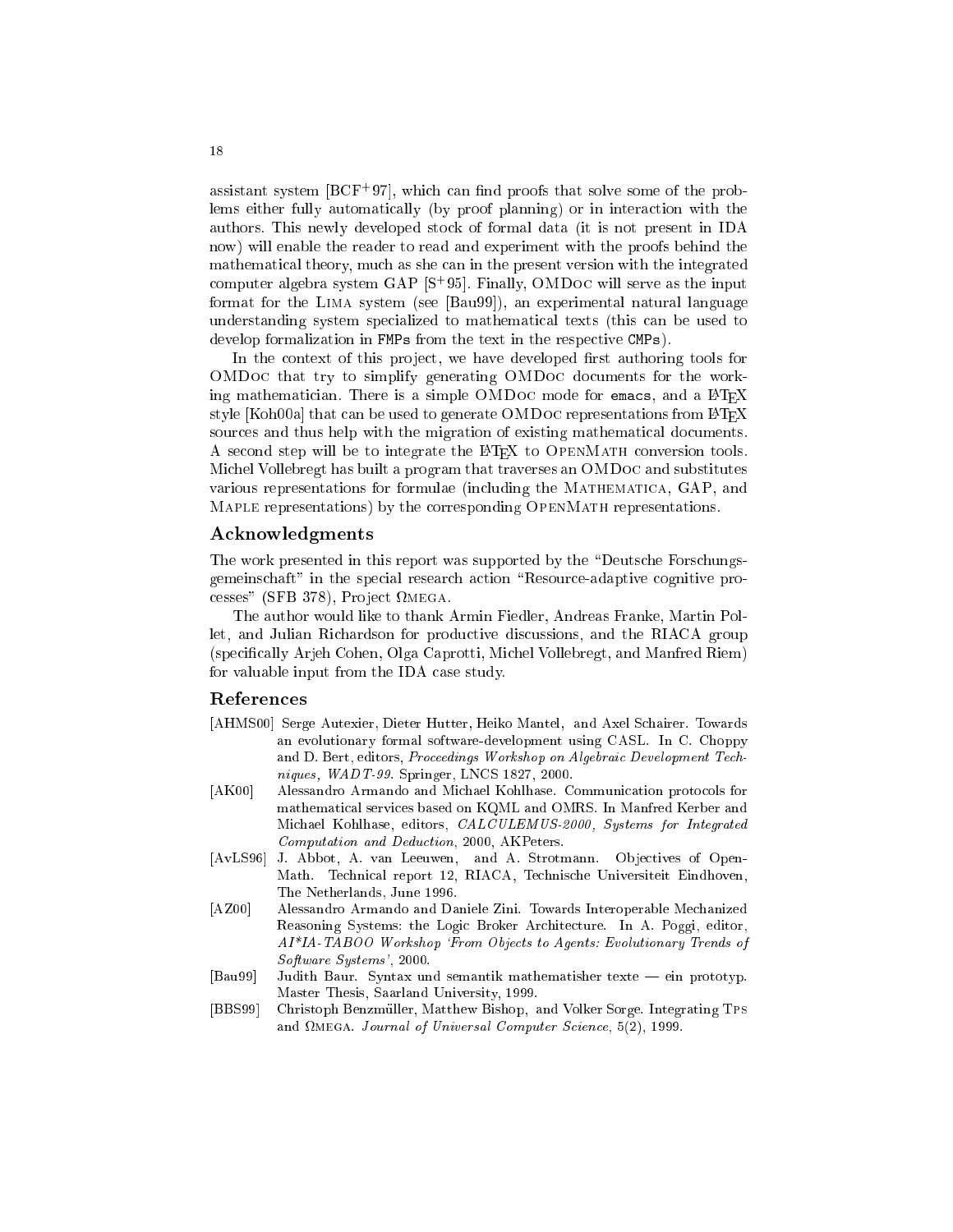- [BCF<sup>+</sup>97] The  $\Omega$ MEGA group.  $\Omega$ MEGA: Towards a mathematical assistant. In William McCune, editor, CADE-14, LNAI 1249, pages 252-255, 1997. Springer Verlag.
- [BPSM97] Tim Bray, Jean Paoli, and C. M. Sperberg-McQueen. Extensible Markup Language (XML). W3C Recommendation TR-XML, December 1997. http: //www.w3.org/TR/PR-xml.html.
- [BS82] Robert G. Bartle and Donald Sherbert. Introduction to Real Analysis. Wiley, 2 edition, 1982.
- [BSBG98] R. Boulton, K. Slind, A. Bundy, and M. Gordon. An interface between CLAM and HOL. In Jim Grundy and Malcolm Newey, editors, TPHOLS-98, pages 87-104, 1998.
- [CC98] Olga Caprotti and Arjeh M. Cohen. Draft of the Open Math standard. The Open Math So
iety, http://www.nag.
o.uk/proje
ts/OpenMath/omstd/, 1998
- [CCS99] Arjeh Cohen, Hans Cuypers, and Hans Sterk. Algebra Interactive! Springer Verlag, 1999. Intera
tive Book on CD.
- [CoF98] Language Design Task Group CoFI. Casl the CoFI algebraic specification language - summary, version 1.0. Technical report, http://www.brics.dk/Projects/CoFI, 1998.
- $[DCN^+00]$  Louise A. Dennis, Graham Collins, Michael Norrish, Richard Boulton, Konrad Slind, Graham Robinson, Mike Gordon, and Tom Melham. The Prosper toolkit. In Pro
. TACAS-2000, 2000.
- [Dea99] Stephen Deach. Extensible stylesheet language (xsl) specification. W3c working draft, W3C, 1999. http://www.w3.org/TR/WD-xsl.
- [FF94] T. Finin and R. Fritzson. KQML a language and protocol for knowledge and information exchange. In Proceedings of the 13th Intl. Distributed Artificial Intelligence Workshop, pages 127-136, 1994.
- $[FHJ+99]$ Andreas Franke, Stephan M. Hess, Christoph G. Jung, Michael Kohlhase, and Volker Sorge. Agent-oriented integration of distributed mathemati
al services. Journal of Universal Computer Science, 5:156-187, 1999.
- [Fie97] Armin Fiedler. Towards a proof explainer. In Siekmann et al. [SPH97], pages 53-54.
- [Fie99] Armin Fiedler. Using a cognitive architecture to plan dialogs for the adaptive explanation of proofs. In Thomas Dean, editor, Proceedings IJCAI-99, pages 358-363, 1999. Morgan Kaufmann.
- [FK99a] Andreas Franke and Michael Kohlhase. Communicating with MBASE in kqml. Internet Draft http://www.mathweb.org/mbase, 1999.
- [FK99b] Andreas Franke and Michael Kohlhase. System description: MATHWEB, an agent-based ommuni
ation layer for distributed automated theorem proving. In Harald Ganzinger, editor, Pro
eedings CADE-16, LNAI 1632, pages 217-221. Springer Verlag, 1999.
- [FK00] Andreas Franke and Michael Kohlhase. System description: MBASE, an open mathemati
al knowledge base. In David M
Allester, editor, CADE-17, LNAI 1831, pages 455-459. Springer Verlag, 2000.
- [HF96] Xiaorong Huang and Armin Fiedler. Presenting machine-found proofs. In M.A. M
Robbie and J.K. Slaney, editors, Pro
eedings CADE-13, LNAI 1104, pages 221-225, 1996. Springer Verlag.
- [HF97] Xiaorong Huang and Armin Fiedler. Proof verbalization in PROVERB. In Siekmann et al. [SPH97], pages 35-36.
- [Hor98] Helmut Horacek. Generating inference-rich discourse through revisions of RST-trees. In Proceedings AAAI-98, pages 814-820. MIT Press, 1998.